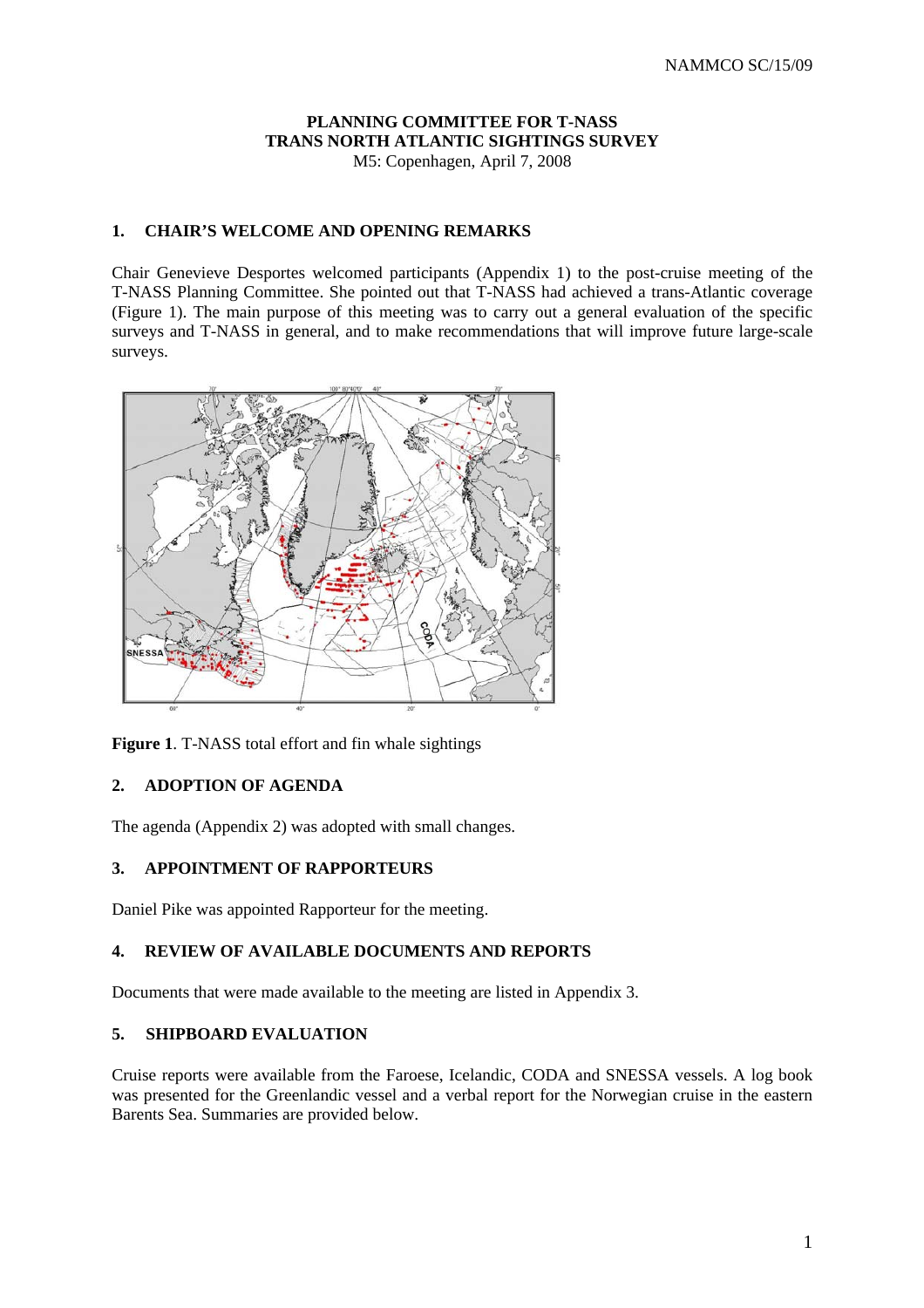#### **Tulugaq (Greenland) –** SC/15/TNASS/33

The vessel used a standard single platform procedure. There were no major technical problems with the platforms, but severe technical problem with the acoustic equipment, and sounds were only collected for part of the survey. However, the need to refuel (at least every 10 days) and reload water (every 4 days), as well as a transit to Nuuk in the first days, which were not included in the time schedule used for designing the effort, made it impossible to cover the designed track.

The prevalent bad weather (either fog or wind) also resulted in a poor coverage of most of the blocks, with the small north eastern block and the south block not covered at all. Harbour facilities on the Western Greenlandic coast give little potential for re-design of the survey as it progresses.

A total of 814 nm of effort was achieved, which represents 38% of the planned coverage of 2,129 nm. A total of 57 cetacean sightings were made by the three single platforms of which some are duplicate. Common minke and humpback whales were the most commonly seen species, with 35 and 8 sightings respectively (Table 2); 152 sightings of seals were also made. The survey clearly underestimated the number of humpback whales, as is evident from the number of incidental sightings in near shore and fjord areas not included in the survey coverage.

#### **Venus (Iceland) –** SC/15/TNASS/30

Venus was responsible for a survey area North of Iceland delimited by the eastern coast of Greenland and bounded by c.  $24^{\circ}$  W and  $4^{\circ}$  E longitude, and  $70^{\circ}$  N and  $74^{\circ}$  N latitude (2 blocks north and south), as well as a survey area between the Icelandic Westfjords and the coast of Greenland. The vessel originally rented for the survey was unable to sail, resulting in a lost of 5.5 days of survey time. The survey eventually started on July 3 in Tórshavn and ended on July 23 in Reykjavík, resulting in 17 days of effort after subtracting time for transit to and from the survey line.

The survey, conducted in passing mode, followed the standard Buckland & Turnock (BT) procedures decided upon at the planning meeting for the Faroese and Icelandic vessels and similar to that followed by the CODA vessels, as described in the common T-NASS observer guidelines and the guidelines for cruise leaders. The Primary Observers searched with naked eyes in a standard way for line transect surveys, the Tracking Observer searched with binoculars, one  $7\times50$  on a monopod and one pair of 25×150 (2.7°) big eyes mounted on a solid adjustable monopod. Each TP position was equipped with a double video system. A web camera taking pictures of the angle board on the floor (for the subsequent measure of the angle to the sighting) and a high definition digital video cameras recording the sea surface and horizon (for the subsequent measure of the distance to the sighting on video images). Video recordings were triggered each time a sighting/resighting button was pressed. An audio system and computer connection allowed communication between the primary and tracker platform and the data recorder and direct recordings of sightings events and voice.

Unfortunately the HD video and communication systems never worked properly while the web cam systems worked at all times. When the vessel was progressing on the track and there was no ice present, she would tow a small hydrophone array (3 elements) situated at the extremity of a 200 m cable for recording high- and mid-frequency underwater sounds, such as echolocation clicks.

Survey progress was impaired by bad weather and only 891 nm were covered on effort, with 758 nm and 134 nm respectively in the northern and western blocks and no effort at all in the northernmost block. This corresponded to 51%, 36% and 0% of the intended effort in the respective blocks, with 30% of the total planned effort actually covered. The western block was very poorly covered because of bad weather in addition to extensive ice cover.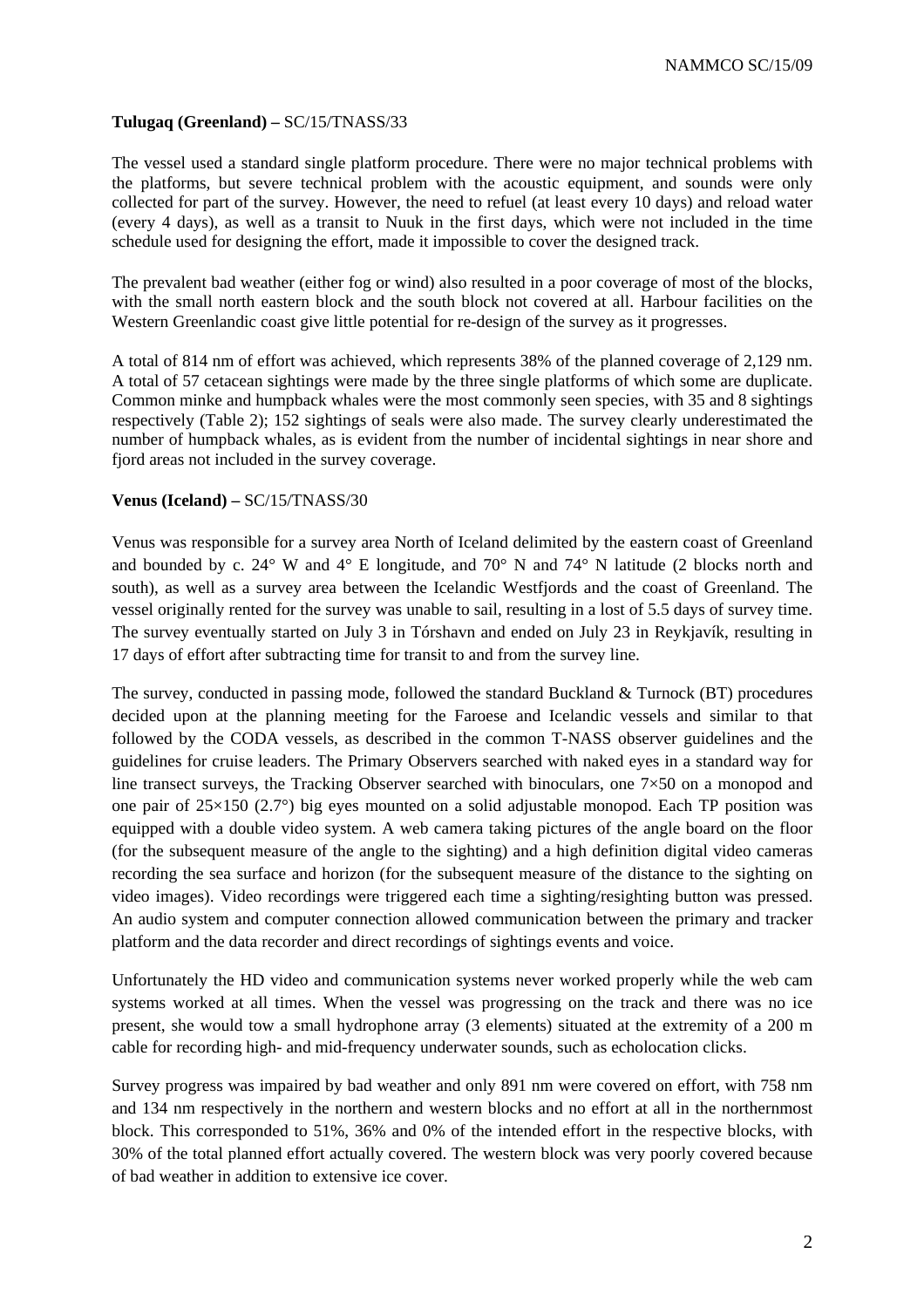A total of 173 groups of cetaceans were encountered. There were 29 duplicates identified. Eight different species were identified during the cruise. The most frequently encountered species was humpback whales (66 sightings/17 duplicates), followed by white beaked dolphin (25), fin whale (20) and minke whale (19). The computer folders containing the sound recordings from Venus were 6.69 GB for high frequency, 510 GB for middle frequency and 36 GB for clicks.

The survey suffered a 5-day delay at the start because the first vessel chartered was deemed unseaworthy. Consequently, there was a lack of time for training the observers in the new and demanding procedures. Although the procedures were in theory judged satisfactorily, many proved difficult to follow in practice because of the technical problems encountered with the sound and video recording systems delivered by the Sea Mammal Research Unit, which did not perform as expected. Some of the observers were not considered the best choice for the type of technical survey conducted. Several points for improvement were given in the cruise report.

# **Árni Friðriksson (Iceland) –** SC/15/TNASS/29

MRI's research vessel Árni Friðriksson, RE 200 participated in the T-NASS from 25 June to 25 July 2007. As in 2001 this cruise was a combination of an acoustic redfish survey and cetacean sightings survey. The vessel covered the Irminger Sea area between Iceland and Greenland south to 57°N.

The survey design was based on the BT mode developed for the 1994 SCANS survey in the North Sea and adjacent waters. Some modifications were made to account for the primary target species (fin whales and common minke whales).

Preparations for the survey were severely hampered by a long delay in the arrival of the equipment that was delivered in the mid day on the day of departure. This prevented the scheduled training sessions and proper setup and testing of the equipment prior to departure. A few days after the start of the survey Germany decided to withdraw from the redfish/cetacean survey because of technical problems with their vessel. This necessitated a re-design of the survey area covered by R/S Árni Friðriksson.

Most of the observers had experience from previous cetacean sightings surveys and no major problems were associated with the quality of the observers.

Various technical problems were encountered throughout the survey including malfunctioning of the mid-frequency sound card, microphones, video cameras, webcams and inter-communication system. The Big-Eye also proved to be impossible to use due to vessel motion and was exchanged for a  $7\times50$ binocular after few days of survey.

A total of 2,027 nm was covered on effort under varying conditions. Around 90% of the effort was conducted in sea state less than 5. The total area of the two blocks covered by AF was  $845,000 \text{ km}^2$ .

Coverage near the east coast of Greenland was very poor due to extensive ice and associated fog. This was particularly unfortunate, as this area is known from previous surveys to have high densities of the two primary target species: fin and common minke whales.

Distance experiments were conducted using an inflatable boat and the radar of the vessel. These indicated a negative bias of distance estimation by the primary platform of 9.7%. The mean error in angle estimation was 2-3 degrees.

A total of 443 cetacean sightings were made, comprising 1,479 animals. A total of 11 species were identified plus beaked whales that could not be identified at the species level. The most commonly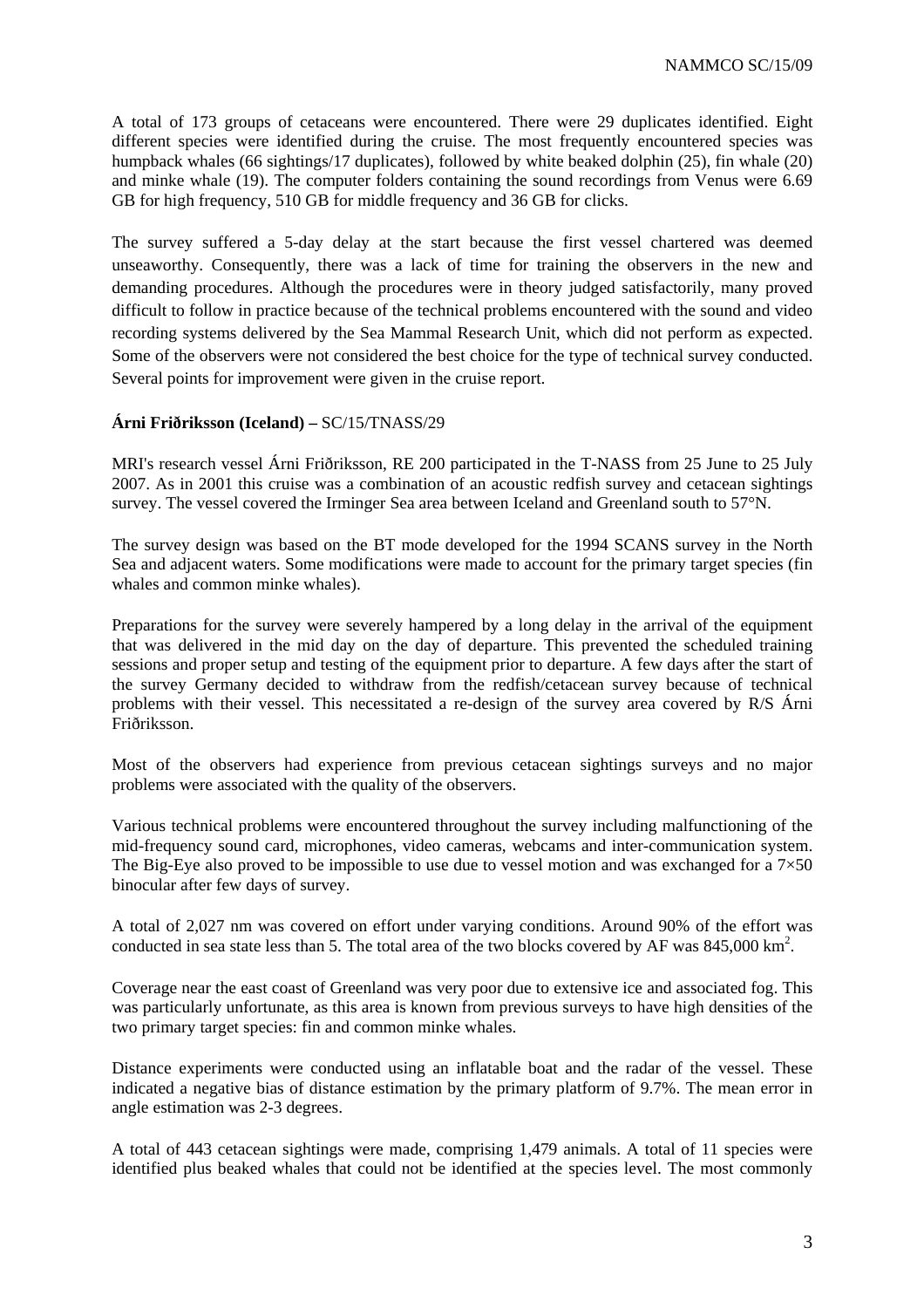sighted species was the fin whale (237 sightings, 319 animals). This is in accordance with previous surveys in this area. The second most common species in terms of sightings was the long-finned pilot whale (45 sightings, 539 animals). Other commonly-sighted species include humpback whales, sei whales, sperm whales and four species of dolphins (including the killer whale). In spite of the many difficulties encountered, the objectives of the cruise were accomplished successfully.

#### **Jákup B (Iceland) –** SC/15/TNASS/31

The vessel Jákup B rented by the MRI from Faroes, surveyed the SC block. The vessel was embarked in Torshavn and completed most of the planned track successfully, although a large part of the track was covered during poor conditions due to bad weather that prevailed for the first half of the period. A distance exercise was conducted early in the survey and a distance experiment on the last day. The experience with equipment was generally the same as on the other MRI vessels. The tracker platform was rather low and not suitable for Big-Eye tracking ( $\times$ 25 magnification) except in good conditions. The vessel was otherwise suitable and the crew cooperative. Most of the observers had extensive experience and the operation ran smoothly during long working hours. The vessel frequently slowed down or turned on sightings abeam for species identification and school size estimation. Densities were generally low and distribution was similar to earlier surveys in this area.

A total of 2,500 nm was covered on effort under varying conditions. Around 90% of the effort was conducted in sea state less than 5. The total area of the block covered by JB was  $119,000$  nm<sup>2</sup>.

A total of 166 unique cetacean sightings were made, with 9 species identified and beaked whales that could not be identified at the species level. The most commonly sighted species was the fin whale (69 sightings) followed by the sperm whale (27).

#### **Thor Chaser (Faroes) –** SC/15/TNASS/32

The vessel originally planned for the survey became unavailable just before the survey started, leading to the need of replacing it and a delay in departure of three days. The vessel "Thor Chaser" surveyed the Faroese part of T-NASS during the period 1-22 July.

During 20 survey days the vessel realized 2,818 km of trackline, which was 55% of the planned effort. 2,346 km (83%) was completed in double-platform mode and 472 km (17%) in single platform mode. Realized effort inside area IF-E was 752 km (corresponding 45% of planned effort), inside IF-SE-N 1,800 km (87%) and inside IF-SE-S 263 km (19%). 49% of total effort was completed in Beaufort 2 or less, while the proportion effort completed in Beaufort 4 and greater was 35%.

Half of the observers had experience from cetacean sightings surveys and the rest were recruits. The major problem associated with the quality of the observers was species identification. A distance exercise was conducted early in the survey and a distance experiment on the last day.

A total of 105 groups of cetaceans were encountered. There were 20 duplicates identified. Species most frequently encountered were pilot whales (14 sightings), bottlenose whales (13 sightings) and harbour porpoises (10 sightings). The low realized effort was due to a combination of a delayed survey start and unfavourable weather conditions far north and south in the survey area. The folders containing the sound recordings from Thor Chaser were 20.3 GB for high frequency, 888 GB for middle frequency, 1.5 MB for whistles and 5.15 GB for clicks.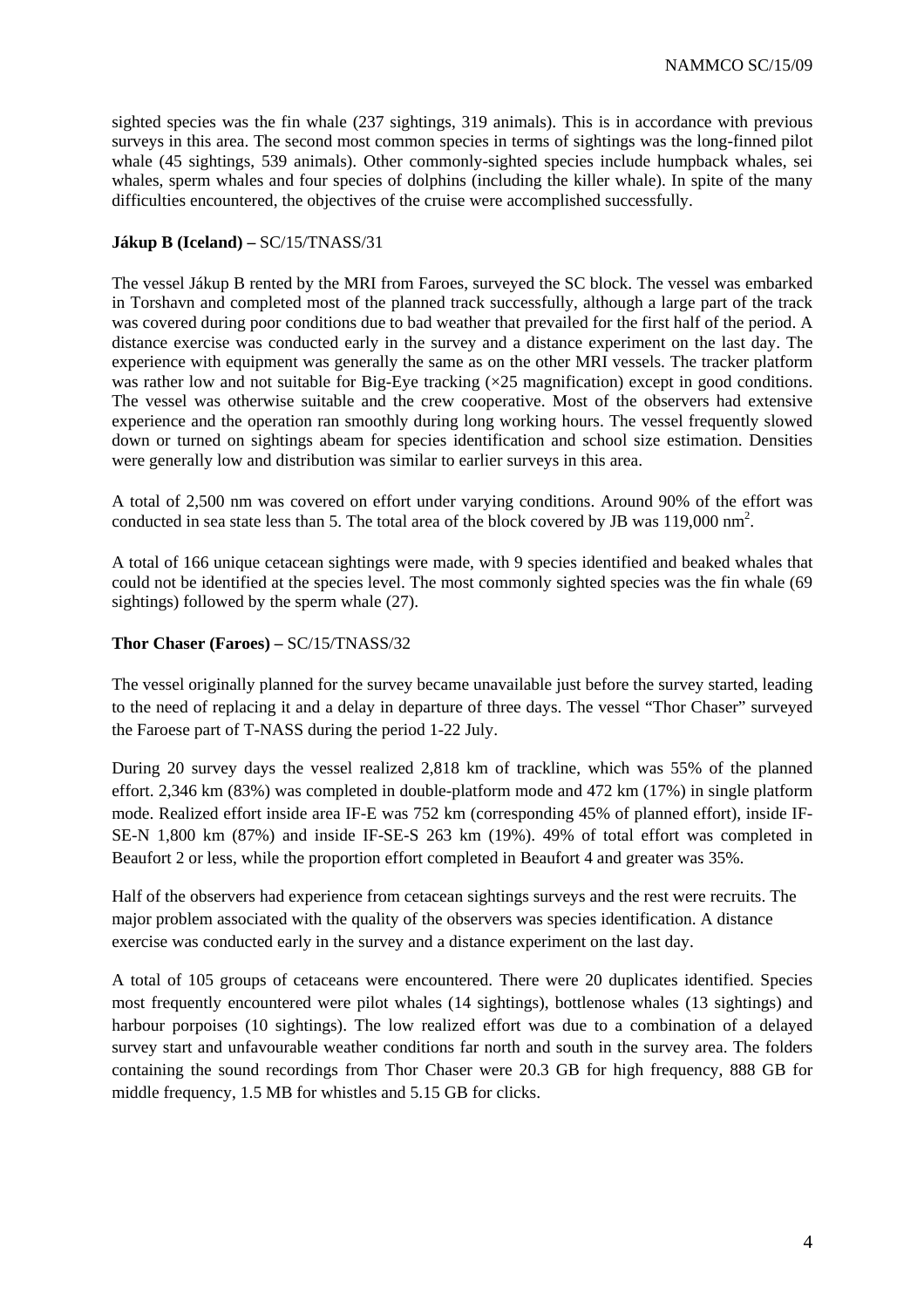NAMMCO SC/15/09

#### **Norway –** SC/15/TNASS/34

The Norwegian survey in 2007 was the last year's survey of a six-year cycle with the main purpose of estimating abundance of minke whales in the Northeast Atlantic. The area surveyed in 2007 was the Barents Sea east of 28ºE. The basic survey procedures followed were those established in 1995, but some modifications have been made to equipment and software used over the years. Double platform effort was used exclusively, and the observers were organised into teams of two persons, and this has been consistent in all the Norwegian whale surveys since 1996. In total, about 2,300 nm were surveyed with primary effort in July. From the primary platform 88 sightings of minke whales were made. Other sightings include 99 dolphin sp., 37 harbour porpoise, 15 fin whales and 11 humpback whales.

#### **CODA –** SC/15/TNASS/35

Since 1994 there have been two major surveys (SCANS and SCANS-II) of the European continental shelf to generate estimates of cetacean abundance and to contribute to an assessment of the impact of bycatch. In contrast, European offshore waters have only been partially surveyed and the abundance estimates generated suffer from several sources of bias. Offshore surveys to generate unbiased abundance estimates are especially important to complement on-shelf surveys for species that are distributed in both habitats. The aim of the CODA project was to generate new information on the distribution, abundance and habitat preferences of cetaceans in the offshore European Atlantic; these data will contribute to bycatch assessment for common dolphin and to our understanding of the effects of military and industrial activities on deep divers. The survey area included offshore waters of the European Fishing Zone west of the UK, Ireland, France and Spain. Shipboard surveys were carried out during July 2007. Line transect methods were used to collect double platform visual survey data to allow analyses to account for the probability of detection on the transect line to be less than one and for responsive movement of animals to the ship. Passive acoustic data were also collected on survey ships for all species. Five ships covered  $10,000$  km of transects in an area of 967,538 km<sup>2</sup>. Sightings amounted to just over 1,500 encounters of seventeen species. Fin whale encounters were greatest and centred in the Bay of Biscay and further West. Common dolphins occurred mainly in the southern part of the survey area. Sperm whales and three Ziphiid species were recorded throughout the area. Abundance estimates will be calculated where data allow. Estimates for the common dolphin will be incorporated into a management framework that was developed during SCANS-II to allow safe bycatch limits to be determined.

# **SNESSA –** SC/15/AE/8a, SC/15/AE/9

During 30 July to 29 August 2007, a NOAA team based at the Northeast Fisheries Science Center conducted an abundance survey using an aircraft and ship in waters from Cape Hatteras, North Carolina to the Bay of Fundy, from the coast to beyond the 2,000 m depth contour. The shipboard survey (using the R/V Henry Bigelow) was concentrated in the coastal waters in the Gulf of Maine, the aerial survey (using a NOAA Twin Otter) covered the rest of the area. The shipboard results are reported in the document SC/15/AE/9, the aerial results are reported the document SC/15/AE/8a. The primary objective for the shipboard and aerial surveys was to determine the spatial distribution and abundance of cetaceans, sea turtles, and seals in the study region. In addition, the shipboard survey also had the following objectives 1) determine the spatial distribution and abundance of seabirds, 2) use passive acoustics to record vocalizing cetaceans by a team of people, and 3) conduct oceanographic sampling (e.g., CTD and bongo casts) to help define the habitat throughout the survey region about three times a day. On the ship, two teams visually surveyed for cetaceans, seals and sea turtles using the BT procedure with a visual primary team and a big-eye tracker team, while surveying at about 11 knots, and another team visually surveyed for seabirds using the standard strip transect procedure. About 2,970 km of track lines were surveyed, of which about 2,400 km of track lines were conducted in good weather conditions (Beaufort sea states less than or equal to 3) and will be used in the abundance estimates. Two visual teams identified 14 species/species groups of cetaceans, and no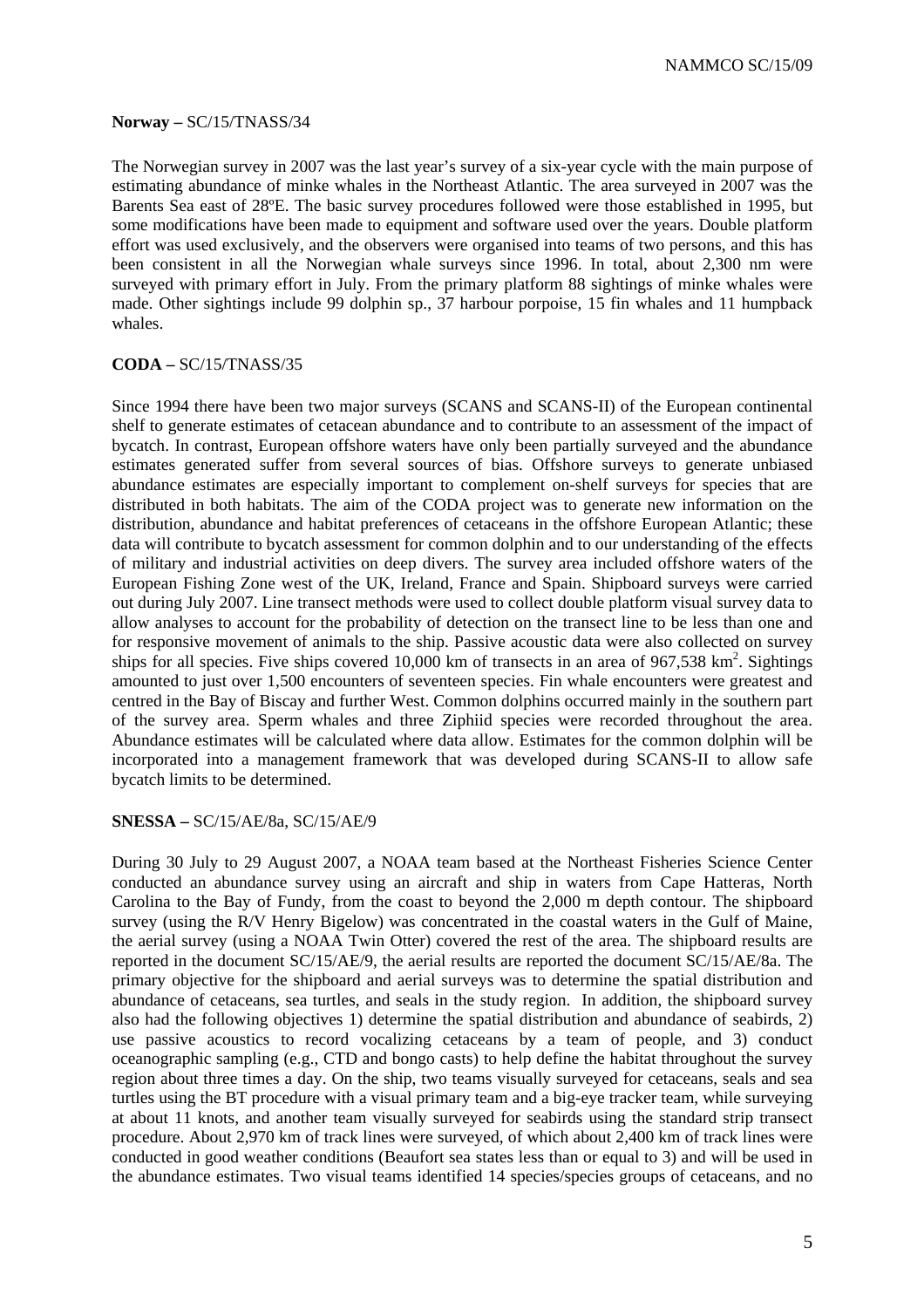turtle species, which consists of about 900 uniquely-identified groups. Another visual team identified 13 non-seabird species and 34 seabird/water species, which totalled 2,749 groups (17,109 individuals). Despite technical problems and loss of equipment, the passive acoustic high-frequency system operated for 785 km and the mid-frequency system operated for about 2,400 km. In addition here were 42 stations where bongo nets and CTDs were deployed to collect plankton and temperature/salinity data. Abundance estimates derived using the visual cetacean data are being produced.

Compared to CODA/T-NASS BT procedure, SNESSA implemented a BT setup without communication between the primary and tracker platforms, with duplicate determined *a posteriori*, thus requiring much simpler equipment. The two trackers each had their own data recorder (a Fujitsu Stylistic Tablet PC), which recorded data on a hand-held computerized data sheet (*in house* NMFS software) that used both touch pull-down menus and hand-writing recognition fields. The three primary observers recorded their data on the same type of computer. The procedure performed very well, with no technical problems.

# **5.1 Cruise preparation, incl. vessels, platforms and equipment (T-NASS)**

It is obvious that preparation for the cruise was less than adequate in some areas. Problems identified include:

- The planned effort was more than could be reasonably achieved by some of the vessels even with very good conditions. This was especially true for the Greenlandic vessel because the endurance of the vessel was less than expected, and also for the other vessels due to a misspecification of available sea days.
- Two ships became unavailable, one due to its unseaworthy condition and the other due to contractual issues. This required changing ships at the last moment and resulted in a loss of several days of effort.
- The equipment ordered from SMRU arrived very late in one case, at mid-day on the day of the vessel's departure. The platforms were not installed on 3 charter vessels in the Faroes as had been planned and the vessels were not in the same harbour. This made the setup and testing of equipment and the planned one-day training of the observers on equipped vessels impossible in all cases.
- The Leviathan brand Big-Eye binoculars were found to be nearly unusable on the 2 vessels that employed them, due to excessive vessel movement and/or vibration combined with poor optics. The Canadian Big-Eyes were found excellent on one vessel and difficult to use on another vessel, probably due to differences in vessel stability. This was detrimental to the effectiveness of three of the tracker platforms.
- There were numerous technical problems with the audio and video equipment and the survey software that in some cases were never resolved. A particular problem was incompatible/ malfunctioning external sound cards which prevented the recording of audio. In addition communication between the platforms was very poor, which is problematic for the implementation of the BT method as planned.
- The media (external hard drives) meant to record the videos for distance estimate did not worked properly on any vessels.

The Working Group made the following **recommendations** to avoid recurrence of these problems in future surveys.

1. All prospective vessels should be thoroughly inspected by a knowledgeable person before they are contracted. The general condition and seaworthiness of the vessels, as well as their suitability as survey platforms, including autonomy for fuel and water, should be assessed. If possible a certificate of seaworthiness should be provided and the vessel should be tested at sea.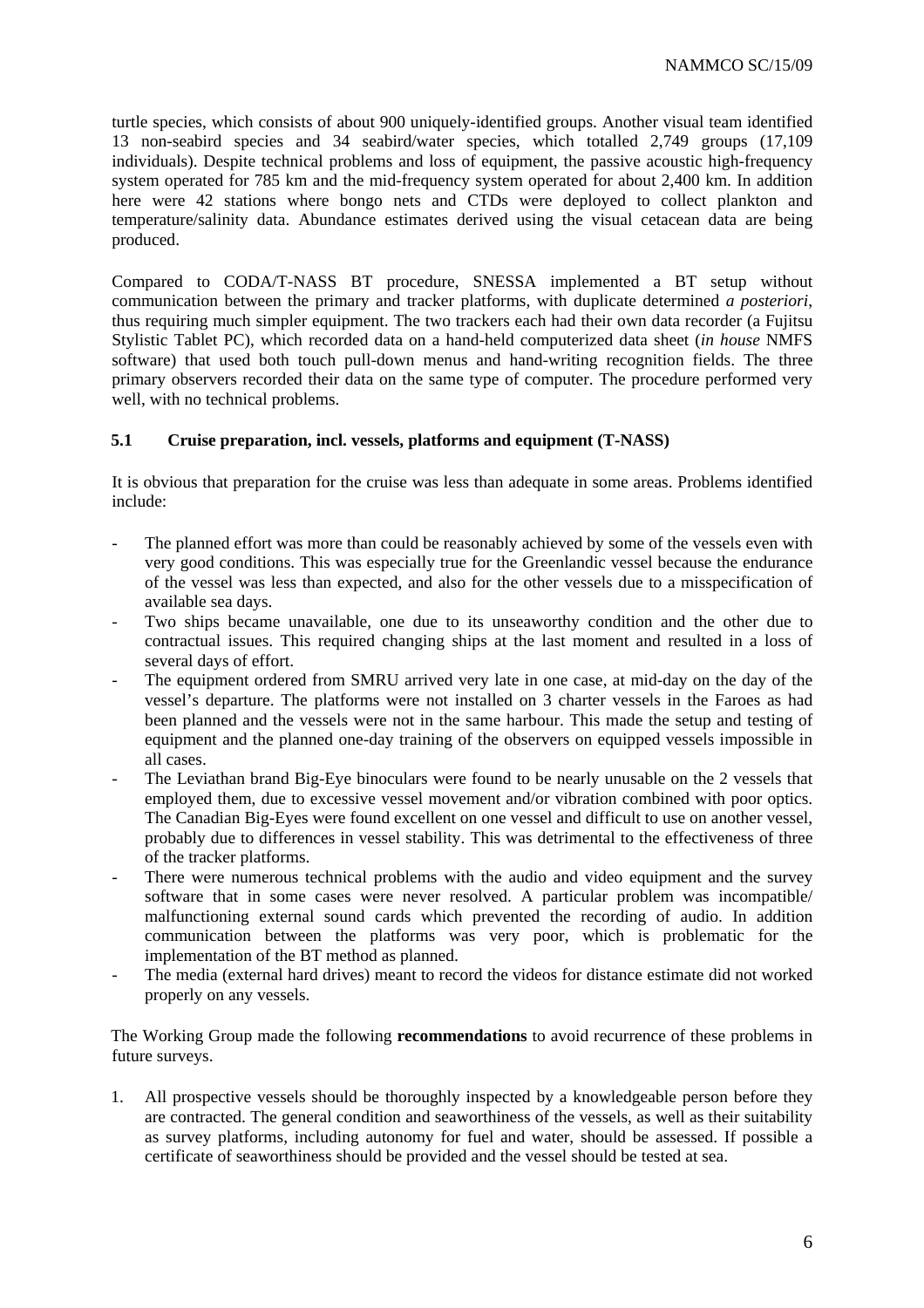- 2. Equipment should be ordered and received well in advance of the survey, and should be thoroughly tested in the lab and onboard the vessels before departure.
- 3. The Cruise Leaders should meet together well in advance of the survey, and all equipment should be available for inspection and use at the meeting. This will better enable the Cruise leaders to work out problems the equipment and protocols before the survey begins. A pilot/training survey should be conducted with all cruise leaders onboard.
- 4. All vessels must be thoroughly prepared (e.g. platforms mounted) and equipment mounted before observer training begins.
- 5. Adequate time must be allocated for observer training before departure. This should include at least one day of class training, and one day of practical training onboard the vessels.
- 6. Backup equipment, ideally duplicates of all major items, should be purchased for each vessel.
- 7. The protocol should include detailed instructions on alternative methods in cases of equipment failure.
- 8. Observers on each vessel should be designated and trained as technical experts on each type of survey equipment, and they should be responsible for onboard repair and maintenance.

# **5.2 Data collection procedures (T-NASS)**

Due to the equipment problems encountered most of the vessels had at times to revert to paper forms to record data. Some problems were noted and **recommendations** for improvements made.

- 1. Use of the Big-Eyes seemed to depend on the stability of the platform and the willingness and determination of the trackers to persevere in using them. If Big-Eyes are to be used in future surveys, special attention should be given to the stability of the vessels and platforms. Further training on the proper setup and use of these would be useful.
- 2. A better data recording system, possibly using weatherproof computers with touch screens, should be developed and used. The recording system should be fully field tested well in advance of the survey.
- 3. Consideration should be given to having a dedicated data recorder for the primary platform.
- 4. There should be frequent meetings of the cruise leader and observers to identify and resolve procedural problems, particularly early in the survey, and to receive feedback from the observers. These could be combined with data validation.
- 5. The cruise leader should regularly review the sightings performance of the observers, with regard to radial distances and angles and species identifications.

Other measures that should be considered which might improve the methodology include:

- 6. The tracker platform should continue tracking sightings until the sighting comes abeam, even if it is identified as a duplicate by the DI.
- 7. Trackers should also confirm sightings initially made by the primaries when feasible.
- 8. Trackers should adhere to tracking only sightings that are likely to come close to the trackline.
- 9. The role of the trackers when there is a dispersed sighting should be reconsidered, in that their efforts may be better applied to mapping and identifying the sighting as a whole rather than tracking a single group.

# **5.3 Evaluation of observers (T-NASS)**

Some of the observers were unsuitable, for example in failing to follow the protocols despite repeated reminders, and not working well in a team environment. On one of the vessels language was an issue. Specific **recommendations** include:

1. If required survey guidelines and protocols should be provided in the native language of the observers who will use them. A simplified guide should also be provided to the Captain and crew.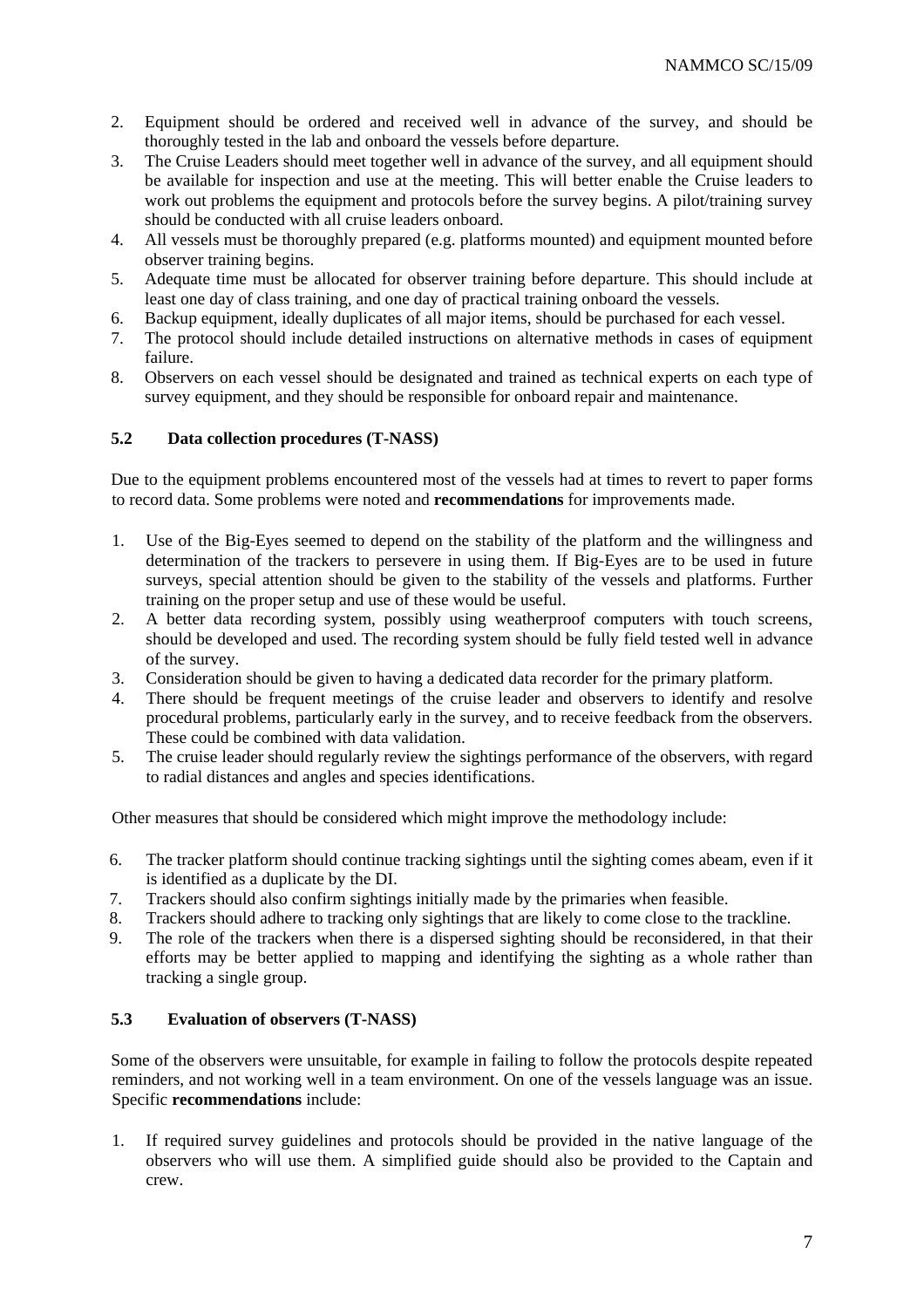- 2. All observers should be evaluated after the survey by the CL's based on specific criteria, and these evaluations should be given to the observer and kept on file for future reference.
- 3. Observers should be required to provide references and these references should be consulted before contracting.
- 4. Observers should have a medical examination, including a vision test, before departure. Observers should know their focus settings for binoculars.
- 5. Observers should be chosen for their observer quality coupled with social skills and dedication for the project

#### **5.4 Feedback from observers (T-NASS)**

No formal feedback from the observers was provided to the meeting, although all cruise leaders held informal discussions with observers during the survey. It was **recommended** that a formal meeting be held at the end of the cruise to gain further input from the observers. Another effective mechanism might be to have a suggestion book onboard that can be used at any time.

#### **5.5 Completed effort (amount and distribution) vs. planned (T-NASS)**

Overall coverage was less than planned (Table 1, showing planned and realized effort by stratum), primarily due to 1) the withdrawal of the German vessel from the redfish survey which necessitated a reallocation of effort by the other vessels, 2) the late start of the Thor Chaser and Venus and 3) the unknown necessity of refuelling and taking water for the Tulugaq. Unusually poor weather (fog and high winds) also reduced coverage in some areas. However it is also the case that planned effort was overoptimistic given the number of sea days available: this appears to have resulted from an overestimation of available sea days for the Greenlandic and Faroese vessel and the Venus. Two blocks (South Greenland and IF-N-N) were not surveyed at all. Coverage was particularly poor near East Greenland, off NW Iceland, NE Iceland and in the southern part of the Faroese blocks. Nevertheless it was considered that coverage was adequate for abundance estimation of the target species in all areas except perhaps minke whales in offshore areas of the central North Atlantic. It was **recommended that** the survey design be based on realistic assessment of available ship time, using the achievements of past surveys in the specific area as a guide. The endurance capabilities of the vessels must also be considered.

#### **5.6 Quality of collected data (e.g.: angle, distance…) (T-NASS)**

Comparison of perpendicular distances to duplicate fin whale sightings measured by the tracker and primary platforms on the Faroese and Icelandic vessels suggests that, assuming the tracker measurements are accurate, the primary measurements are negatively biased. However it was noted that these were not measurements to the same cue, and that the primary platform might be more likely to spot whales that are moving towards the transect than those that are moving away from it. An alternative explanation would be that fin whales are attracted to the vessel. The CODA data exhibited the same features. It was **recommended** that further work should be done comparing the distance measurements of the 2 platforms to duplicate sightings, paying particular attention to measurements made close together in time. Gunnlaugsson agreed to lead this work.

#### **5.7 Distance experiment**

While it was acknowledged that distance experiments were useful as a training aid, their usefulness for bias correction was questioned. Therefore it was **recommended** that distance experiments be conducted primarily as a training exercise at the beginning of the survey and possibly at intervals throughout the survey. It was also recommended that the nature of distance experiments be revaluated and if appropriate a standard method of conducting these experiments be documented.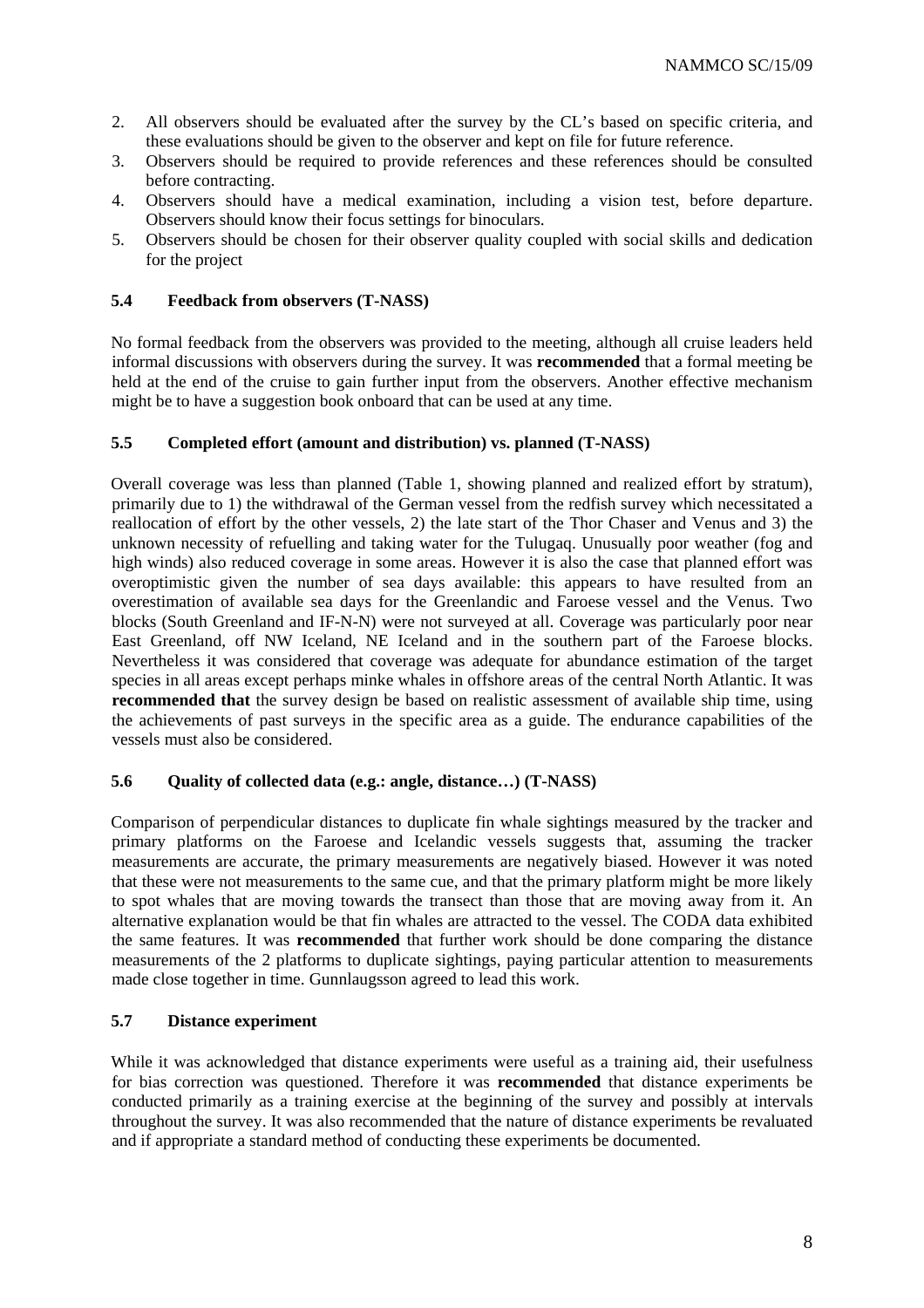# **5.8 T-NASS Cooperation with SMRU regarding equipment and guidelines**

As previously noted the equipment was received very late, apparently due to the late reception of the equipment order due to a misunderstanding. Some of the equipment (e.g. the computer sound cards) malfunctioned from the beginning and almost all other items malfunctioned to varying degrees, sometimes irreparably. Some of the items were found not to be robust to the shipboard environment. It is likely that the equipment was inadequately tested because of its "last minute" production, and its late arrival meant that it could not be thoroughly checked before departure (in one case it was installed after departure!). It was **recommended** that feedback be provided to SMRU on the T-NASS experience with these equipment sets, so that improvements can be made. Víkingsson agreed to lead this.

# **5.9 T-NASS cooperation with SMRU regarding land back-up during the cruise**

The staff of SMRU was helpful and cooperative in attempting to resolve equipment problems during the cruise. In this regard particular thanks are given to Doug Gillespie and Russell Leaper.

#### **5.10 T-NASS coordination between vessels**

Communication between the vessels at sea was considered important to monitor progress, cooperate in filling in gaps in coverage, and helping to resolve equipment problems and protocol issues. However some vessels were out of communication for extended periods. It was **recommended** that a regular communication schedule be established between vessels in future surveys.

# **5.11 Input from CODA & SNESSA**

Ref. to specific sections under point 5.

# **5.12 Comparative success in implementing the BT methodology on SCANS II, CODA, SNESSA and T-NASS**

More problems were encountered in implementing BT in T-NASS than in SCANS II and CODA, primarily due to equipment problems and perhaps also to insufficient training and experience. The problems of implementing the method could be overcome in future surveys through improvements in equipment and better observer training. It was also noted that alternative BT modes, such as that used by SNESSA were less technically complex and equipment dependent. SNESSA had a good success in implementing the BT methodology with an alternative and less technically complex procedure. This alternative should certainly be investigated for future surveys.

Nevertheless the BT method was considered the best method available for cases where perception and availability biases were expected and responsive movement was a possibility. The need to use BT as opposed to simpler methods, such as a single platform survey, is to a large degree dependent on the target species and the biases that might be expected. For fin whales preliminary estimates of  $g(0)$  have been close to 1 and responsive movement is not expected (but see 5.6). Therefore a single platform mode would be adequate for this species and more efficient in terms of use of observers. For other species such as minke and pilot whales,  $g(0)$  may be low and responsive movement is expected. Therefore a BT type mode is required if absolute abundance estimates are desired for these species.

#### **5.13 Overall evaluation and what to remember next time**

The many problems noted above should not detract from the fact that the T-NASS ship survey was generally successful in achieving its objectives. There will always be problems in mounting a large and complex cooperative project such as T-NASS, and very important that these problems be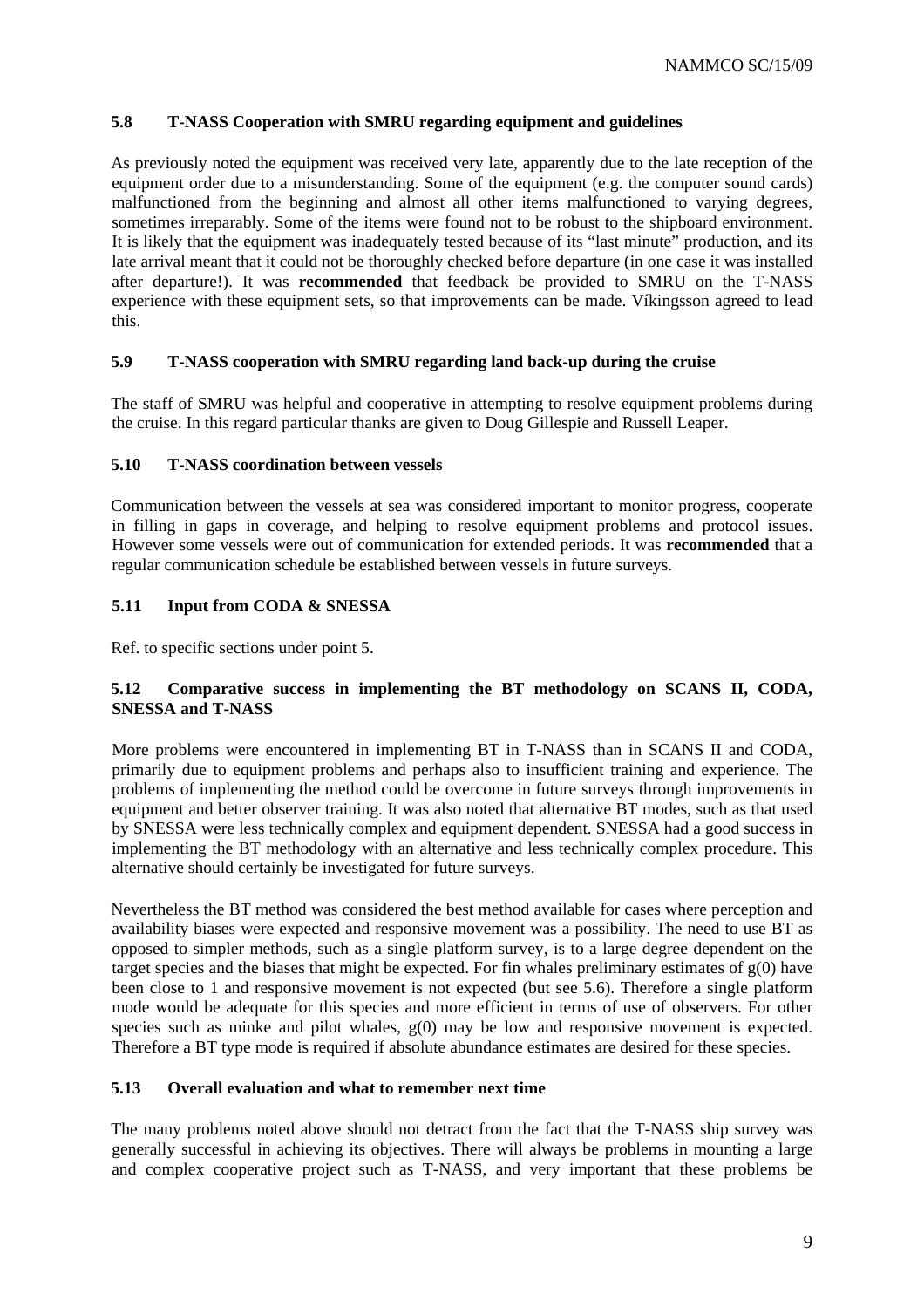adequately documented and that we learn from them. To this end the recommendations for improving future large scale ship surveys are detailed in Appendix 5.

Cetacean surveys are becoming increasingly technical; the time needed for a thorough preparation has consequently increased. This needs to be acknowledged and kept in mind for future surveys.

# **6. AERIAL EVALUATION**

Cruise reports were available for all surveys: Icelandic, Greenlandic, Canadian, and SNESSA. Summaries are provided below.

#### **Iceland**

The Icelandic aerial survey component of the T-NASS project was a continuation of a series of surveys, using nearly identical design and methodology, conducted in 1987, 1995 and 2001. Target species, in order of priority, were minke whales, harbour porpoises, and humpback whales. However all species encountered were recorded. One of the primary observers was highly experienced in aerial surveys for harbour porpoises, while the other had previous experience with minke whale surveys. The survey design and methodology (cue counting for minke and baleen whales, line transect for others) was identical to that used in 2001, except that some additional effort was flown in fiords and high-density areas on an opportunistic basis, and the survey was flown at 600 ft rather than 750 ft as previously. In addition sea surface temperature data were collected using an infrared temperature probe. Of the 30 days the plane was available, at least some effort was flown on 20. Unlike in previous years pack ice covered much of the north-western part of the survey area, including the northern part of Block 3 and the western parts of Blocks 4 and 5. Pack ice coverage ranged from 0 to 90% in these areas. Total realized effort was 79% of planned effort, not including double coverage in some areas and the additional fiord effort. 95% of realized effort was flown at Beaufort sea state 3 or less. A total of 70 unique sightings of minke whales were made by the primary and secondary observers. The sighting rate for minke whales was much lower than in previous surveys in almost all areas. The harbour porpoise was the most frequently sighted cetacean in this survey. Harbour porpoises were seen in all strata but were most common in inshore areas and particularly off western Iceland. Humpbacks were most frequently sighted to the NW of Iceland and appeared to be strongly associated with the ice edge in some areas. Unlike in 2001 few humpbacks were sighted off eastern Iceland, but parts of this area were not covered. White-beaked dolphins were seen in all blocks but were most common to the N and NE of Iceland. Other species encountered at low frequency include fin, sperm, pilot and beaked whales, and white-sided and bottlenose dolphins. The survey was generally successful in covering the area and no serious problems were encountered. Recommendations to enhance the success of future aerial surveys are provided in Appendix 4.

# **Canada**

The Canadian study area extended from Cape Chidley, Labrador, down to the Scotian Shelf (SS) to meet the SNESSA effort in the Bay of Fundy. There were three aircraft involved, with 9 observers on effort**.** This survey provides full coverage of the Atlantic Canadian coast for the first time, covering the eastern coast of Canada that have not been surveyed completely in earlier surveys, or in some cases, at all.

The survey methodology was as similar as possible to that used previously in Canada, and the adjacent U.S. NMFS survey area (SNESSA) to maintain consistency. A single Twin Otter 300 was used in the NL survey, while a pair of Cessna Skymaster 337s was used simultaneously during survey effort in the Gulf and SS surveys. All observers were highly experienced, and had participated in training and practice surveys prior to the T-NASS effort.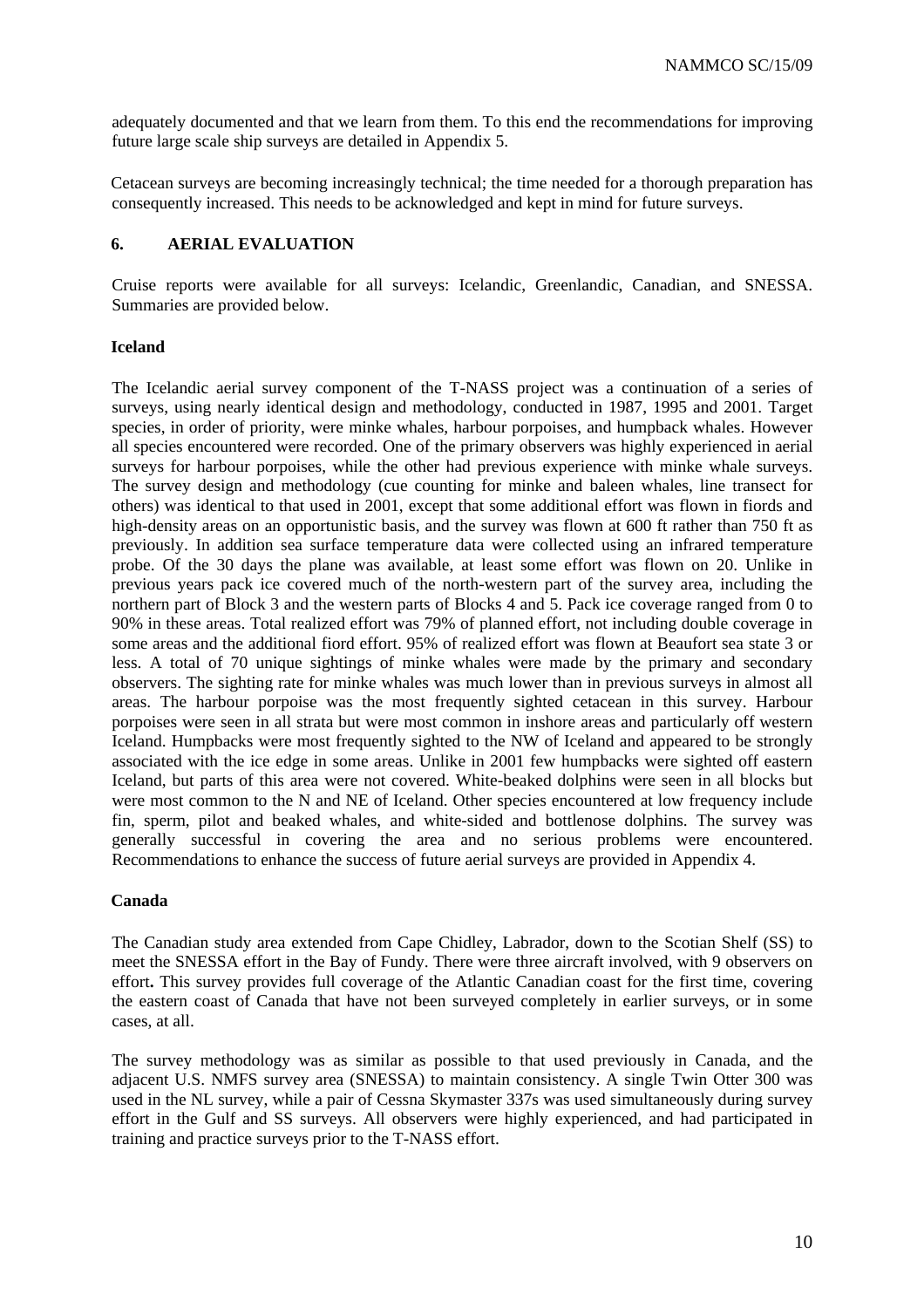On the Twin-Otter sightings were recorded using a dedicated survey programme which was GPSlinked, and also recorded input from the sea surface temperature probe in the belly of the aircraft. Declinations to sighted animals were made using hand-held inclinometers. On the Skymasters sightings data were recorded onto handheld audio recorders and transcribed to computer as soon as possible after each survey day.

The NL the crew consisted of a pilot, co-pilot, a single forward observer on the left, forward and rear observers on the right, and a navigator/data recorder. On the Gulf and SS, there were two independent observers, one on each side of each Skymaster aircraft. The two aircraft alternated the lines that they flew each day, so a single aircrew did not survey any one portion of a stratum alone.

All marine megafauna species encountered (with the exception of seabirds) were recorded, although in the NL survey area pinnipeds sightings were rarely recorded as they were infrequent, and DFO uses other means to estimate their abundance. Sighting angles and species identification were checked each night during the survey of the NL portion, as the data were recorded onto the computer in real time during each flight.

#### *Newfoundland and Labrador*

Most of the planned transect lines were flown, and most in good to very good sea states and sightability conditions (Figures 2 and 3), with effort conducted from 17 July to 24 August, 2007. Some modifications to the Distance-based survey design were required for logistical purposes. Primarily, the team had to reduce survey coverage in several areas off the Labrador coast and off the Newfoundland southeast coast due to range limitations of the aircraft. Transect lines were re-drawn to maximize coverage while staying within operational limits.

Eighteen species were sighted (Table 2). The most commonly-sighted animal was the humpback whale, with relatively large numbers of sightings of Atlantic white-sided dolphins, fin whales, whitebeaked dolphins and sunfish (*Mola mola*). Most sightings occurred in the southern stratum of the survey area, with relatively few along the Labrador coast (Tables 2 and 3; Figure 4). Also, more sightings were made later in the survey period than initially (not just confounded by survey locality).

#### *Gulf of St Lawrence and* S*cotian Shelf*

Survey coverage was extremely good over this survey area, with effort conducted from 21 July to 27 August, 2007. Almost all planned transect lines were flown, and most in good to very good sea states and sightability conditions. Some modifications to the Distance-based survey design were requiredfor logistical purposes and the planned equal-angle zig-zag transects were replaced with parallel transects spaced 10 nm apart.

The two Skymaster teams reported more than 1300 megafauna sightings, with 19 cetacean species identified and higher sightings rates in the Scotian Shelf than in the Gulf (Table 2).

#### **Greenland**

The aerial survey off West Greenland was conducted between 25 August and 29 September 2007. The survey platform was a Twin Otter operated by Air Greenland with four observer platforms and long range fuel tanks. Observations for cetaceans were conducted from four bubble windows and were recorded and geo-referenced onto a Redhen msDVRs system that also allowed for continuous video recording of the trackline as well as vertical digital photographic recordings. In addition sea surface temperature was recorded every two minutes on a separate computer.

The survey, conducted as a line transect survey with cue counting data collection for the three target species – minke, fin and humpback whales – was planned to systematically cover the banks off West Greenland from Uummannaq in the north to southernmost tip at Kap Farvel. East-west oriented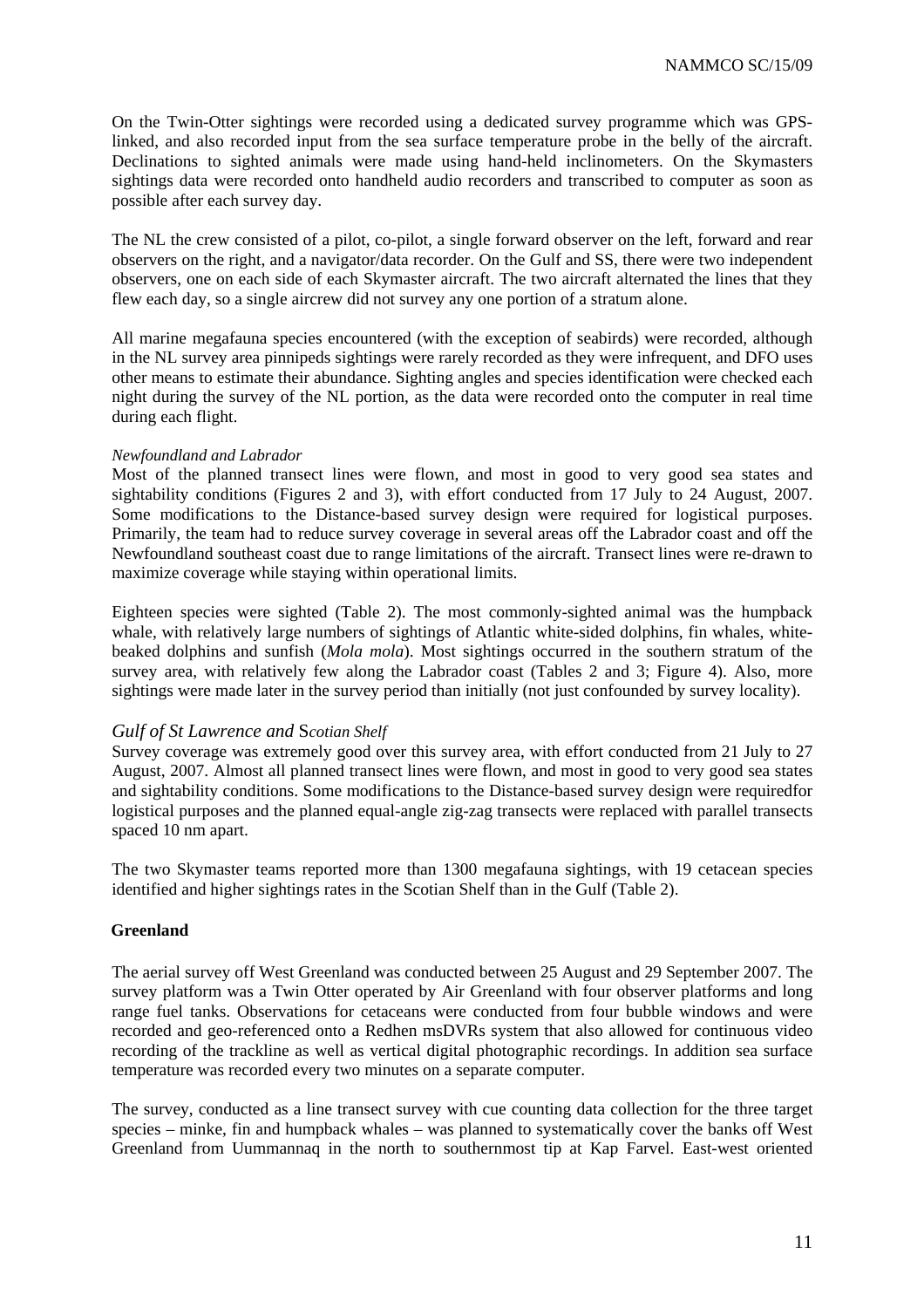parallel transects were chosen for most areas except for south Greenland were north-south oriented transects were deployed. Complex fjord systems were covered by a zigzag transect-design.

The survey covered a total of  $220.924 \text{ km}^2$  and the accomplished effort was 9,434 km flown in sea state 5 or less, of which 5,285 were flown in sea state 3 or less. In terms of effort for cue counting estimation this corresponds to 190,163 seconds in sea state 5 of which 126,290 seconds were flown in sea state 3 or less. White-beaked dolphins were the most commonly seen species followed by harbour porpoise, then common minke, fin and humpback whales (Table 2).

# **SNESSA**

During 30 July to 29 August 2007, the Northeast Fisheries Science Center conducted an abundance survey using an aircraft and ship in waters from Cape Hatteras, North Carolina to the Bay of Fundy, and from the coast to beyond the 2000 m depth contour. The shipboard survey (using the R/V Henry Bigelow) was concentrated in the coastal waters in the Gulf of Maine, and the aerial survey (using a NOAA Twin Otter) covered the rest of the area. The primary objective for the aerial survey is to determine the spatial distribution and abundance of cetaceans and sea turtles in the study region. The airplane flew at 600 feet above the water surface at about 110 knots and the circle-back (Hiby) data collection methods were used, where circles were performed on groups of cetaceans and turtles that had 5 or less animals per group. There were about 8,900 km of on-effort track lines that were conducted in Beaufort 3 or less and will be used in calculating the abundance estimates. On these track lines, there were 15 species of identifiable cetaceans, and four turtle species detected. There were 98 circle-backs performed on 20 species/species groups that can be used to estimate g(0) for these species. The abundance estimates procedures using these data are underway.

#### **6.1 Cruise preparation, incl. platforms and equipment**

Preparations for the aerial surveys were generally considered to have been adequate in all cases. Minor modifications were made to the Canadian transect design because of logistical considerations. While minor equipment problems were encountered by all teams, the only serious one was the nonfunctional SST software in the early part of the Icelandic survey, and this did not detract from whale observations.

The survey platforms were adequate in most respects. The Twin Otter platform was preferred because it is relatively large, can carry more observers and uses Jet A fuel, which is more readily available than the Avgas required by the Partenavia and Skymaster. However it costs significantly more to use which will reduce available effort. The secondary platform on the Partenavia was considered less than adequate because it does not afford a good view of the transect, which is important for g(0) estimation using double platform methods. It was noted that experiments are ongoing in Canada and other areas in the use of drone aircraft, so this might be a possibility in the future.

The use of the large Arcturus aircraft by Canada was unfortunately cancelled. It was considered that this platform was promising for covering large offshore areas and it was r**ecommended** that its use should be further investigated.

Lightweight immersion suits (pilot suits) were used for the first time in Iceland and these were found to be comfortable and convenient. It is undeniable that they could save lives in some situations. In addition one of the observers had received underwater escape training and shared this experience with the crew. These safety measures were also implemented in SCANS II, and it is **recommended** they be used in future aerial surveys.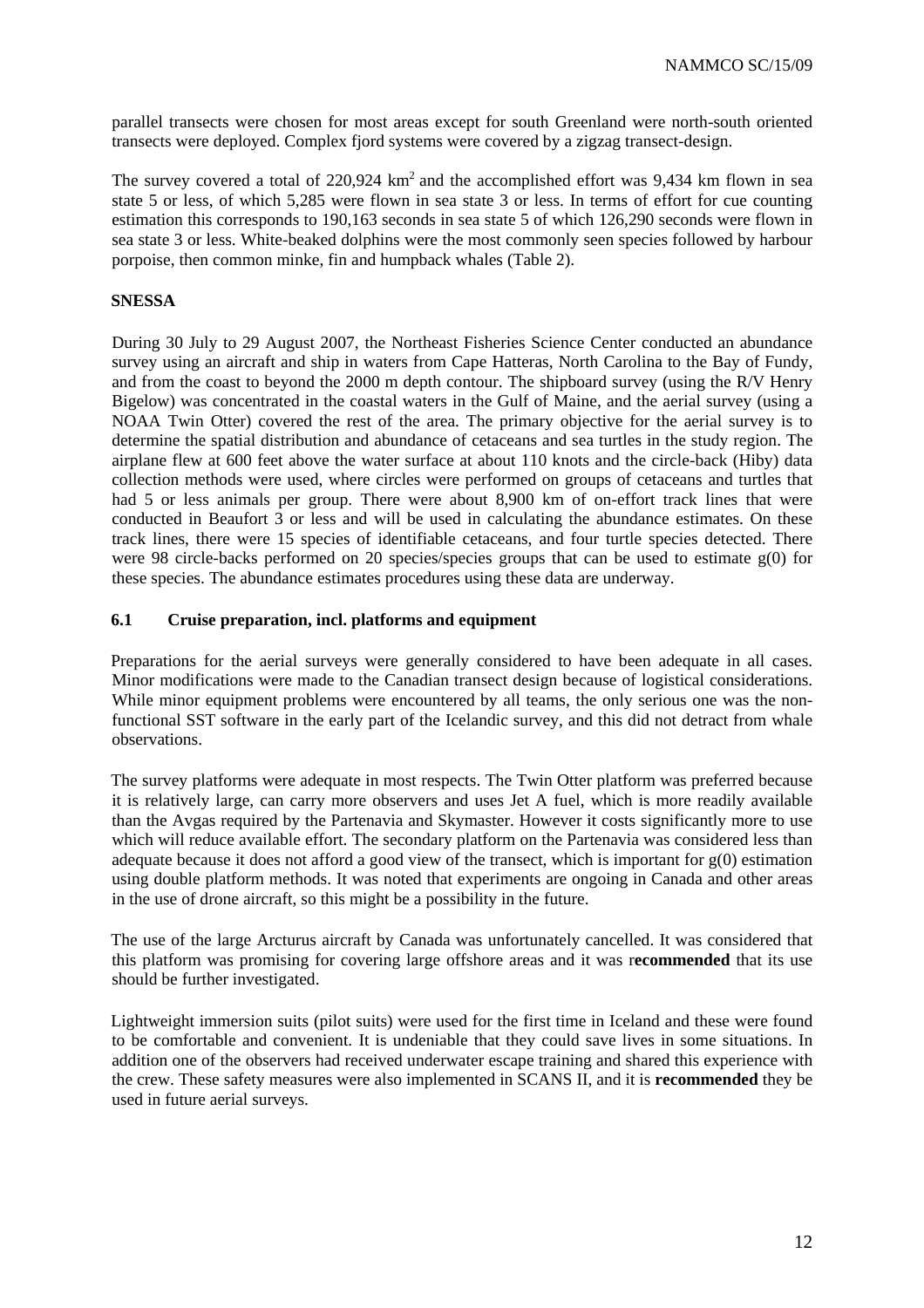NAMMCO SC/15/09

#### **6.2 Data Collection procedures**

The data collection procedures were similar between Iceland and Greenland but differed from those used by Canada and SNESSA. The single platform observer procedure used by Canada on the Skymaster platforms does not provide a way to estimate availability bias, so this will be an issue when absolute abundance estimates are estimated. The double platform procedures employed in the Twin Otter team surveying the NL part of the Canadian survey will allow for estimation of  $g(0)$  however. A test flight during which the two Skymasters flew along the same trackline as the Twin Otter, in relatively close in-line formation, provided a low number of duplicate sightings data to conduct a comparative analysis of detection probability, and thus corrections to the Skymaster data will likely be not be possible using this method.

Pike provided recommendations for the improvement of procedures in the Icelandic survey, including minor changes to the protocol and the development of a protocol for very large schools; these are detailed in Appendix 4. The use of high definition video as a secondary platform should also be investigated. Such systems are relatively inexpensive, compact and have excellent resolution. The use of such a system might make a manned secondary platform unnecessary. It was **recommended** that this be further investigated.

The change in survey altitude from 750 to 600 ft in the Icelandic survey did not seem to detract very much from the effectiveness of the survey for minke whales and certainly improved its effectiveness for harbour porpoises.

# **6.3 Evaluation of observers**

Most of the observers used in the aerial surveys had previous experience, and all received what was felt to be adequate ground and flight training.

Past experience has demonstrated the value of monitoring the observers closely during the survey and providing feedback to them on a regular basis. While this is relatively easy if the data are entered onboard the plane, it has proven difficult in cases where the data are recorded orally. The employment of a ground crew to enter data in the Icelandic survey greatly facilitated this process and should be continued in future surveys.

#### **6.4 Feedback from observers**

The cruise leaders consulted with the observers in the preparation of the cruise reports.

#### **6.5 Completed effort vs. planned**

Table 1 shows the planned effort vs the effort realized under acceptable conditions. Realized effort was excellent in almost all areas, and spectacularly so in Canada. Some small portions of the Icelandic area, particularly the NE and SE "corners", were missed because of persistent bad weather. Some areas were surveyed twice or received additional effort. Two planes were used to cover parts of the Canadian area, and this strategy could be considered for other areas.

#### **6.6 Quality of collected data**

This is presently under evaluation, but no serious issues have as yet arisen.

#### **6.7 Distance experiment**

Distance experiments were not carried out.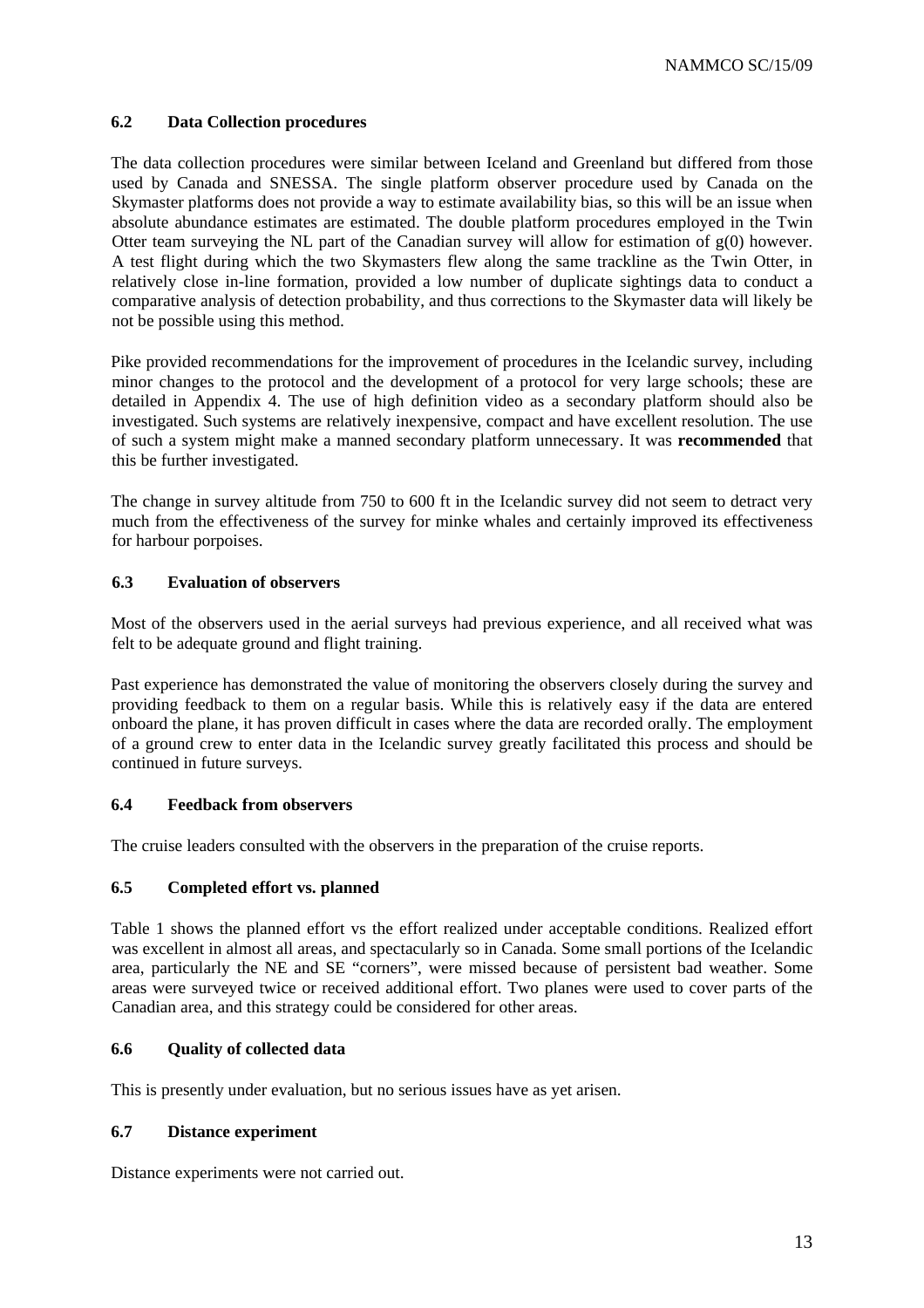#### **6.8 Coordination between planes**

Three aircraft were used in Canada, and there was close coordination between these and the neighbouring SNESSA crew. The cruise leader of the Greenlandic survey received training in the initial part of the Icelandic survey. Close coordination between other areas during the survey was considered unnecessary as the survey areas were not contiguous and somewhat different methods and equipment sets were used.

#### **6.9 Overall evaluation and what to remember next time**

Generally the aerial portion of T-NASS was considered successful and relatively unproblematic compared to the ship-based survey. Specific recommendations are provided in Appendix 5.

# **7. SPECIAL MODIFICATIONS IMPLEMENTED FOR ENCOMPASSING HARBOUR PORPOISES**

Such modifications were mainly implemented in the Icelandic aerial survey, see Appendix 6 for details. They include the use of an experienced harbour porpoise observer, a reduction in altitude from 750 to 600 ft, and the implementation of special strata in some of the fjord systems.

The use of an experienced harbour porpoise observer (from SCANS II and other surveys) in the Icelandic survey was considered a success in that the number of harbour porpoise sightings increased dramatically compared to earlier surveys. However in surveys designed to estimate the abundance of both small and large whales it is also important that an optimal searching pattern be used.

The secondary fiord strata attempted in Iceland were, however, only partially successful because of persistent high winds in some of the fiords. It was also found that harbour porpoise densities were not particularly high in those areas flown. Therefore these strata should not have high priority in future surveys, but could be flown on an opportunistic basis.

Overall, the modifications implemented were thought to be satisfactorily and commended by the Working Group. They will lead to the first reliable harbour porpoise abundance in Icelandic coastal area.

# **8. T-NASS EXTENSION EVALUATION**

Three Extension survey efforts covered areas adjacent and to the south of the main T-NASS survey area at approximately the same time that T-NASS was in progress.

1) The MAR-ECO research programme placed one vessel (from UK) along the North Atlantic Ridge north of the Azores, and especially around the Charlie Gibbs Fracture Zone.

2) The international Redfish survey, coordinated by ICES, covered the Denmark Strait and the Irminger Sea, with three vessels from Iceland, Russia and Germany. The Icelandic vessel would actually also be used as a full cetacean survey platform, as was done successfully in 2001. Unfortunately the German vessel cancelled the survey without reaching the Irminger Sea because of repeated mechanical injuries.

3) The pelagic Norwegian/Russian fish survey had two Norwegian vessels in the Norwegian Sea. The Russian vessel participating to the Redfish survey would also survey in the Barents Sea and in the Norwegian Sea on its way to the Irminger Sea.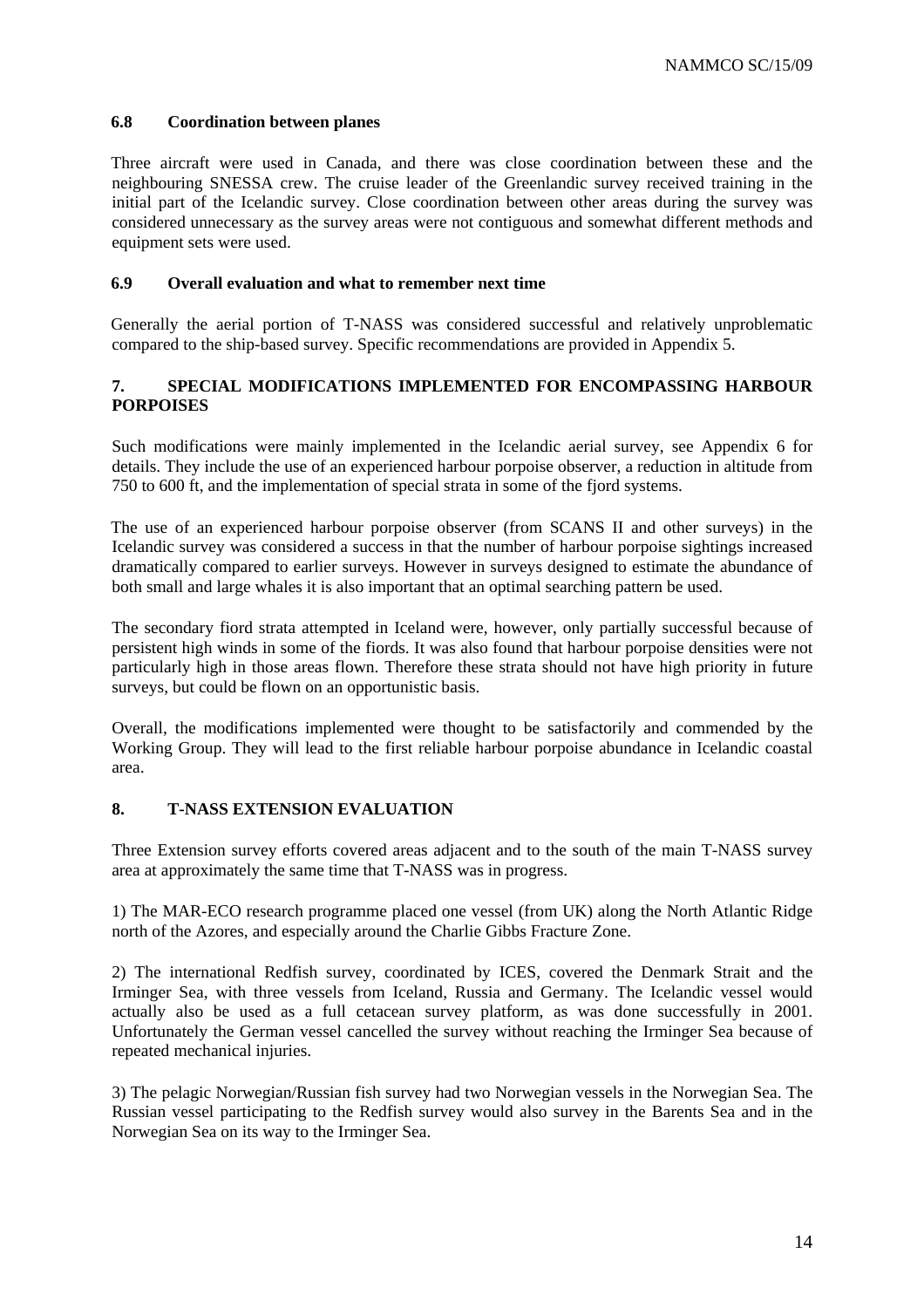The authorities behind the different surveys were contacted and the T-NASS coordinator participated to the ICES Planning Meeting for the Redfish survey (Murmansk, January 2007). Permission was obtained to have two observers onboard the different vessels, except on the MARECO vessel which had only room to house a single observer.

In total, 5,253 nm of whale survey effort were conducted under T-NASS extension, with a total of 288 cetacean sightings made on effort.

Some discussion about the usefulness of the T-NASS Extension ensued at this meeting. In general it was considered a worthwhile addition to the main survey because it provided information on distribution and relative abundance for areas outside the main survey area that will be useful in putting the results of the main survey in context. The usefulness of the data for deriving estimates of abundance is less certain. The effort is generally well distributed in areas that could be designated as strata with relatively balanced coverage (except for the MarEco data). However sightings are few except for minke and sperm whales and likely insufficient to be analyzed separately from the main survey data, and the data must be examined in more detail to see if this is feasible. Acquarone agreed to lead in this effort, and to put a proposal to NAMMCO for additional funding for analysis if that is required.

Some other recommendations were provided to improve the effectiveness of such "opportunistic platform" surveys.

- 1. Ideally at least 3 observers should be used, one of whom scans the sea with binoculars.
- 2. It would be very useful if these vessels could overlap in space and time with portions of the main survey, to provide some indication of their relative efficiency.
- 3. A great deal of other data were collected by these vessels and some of it might be useful in for modelling or other purposes. At the same time the cetacean data may be of interest to the fish researchers. This should be further investigated.

# **9. T-NASS ACOUSTIC EVALUATION**

#### **9.1 Data collection procedures**

Although technical problems were encountered on some of the vessels, the acoustic system was generally easy to use and not a heavy burden on the responsible observers. If the data prove to be of value, there were no objections to continuing to have an acoustic programme in future surveys

#### **9.2 Data collected and planning of analysis**

The evaluation of the potential of these data is ongoing at SMRU and a decision on further analyses will be made when that is completed.

#### **10. GENERAL EVALUATION**

#### **10.1 General T-NASS coordination**

In discussing the value of a coordinated international synoptic survey, it was necessary to consider what alternatives were available that might be expected to produce similar data. These included uncoordinated or partially coordinated national surveys, or "mosaic" surveys conducted annually and covering a large area over several years. It was concluded that the T-NASS coordination provided many advantages over uncoordinated or less coordinated national surveys. The joint survey planning and commonality of methodology means that the resultant estimates from the coordinated survey can be combined, whereas this may not be possible if the surveys were not coordinated. Mosaic surveys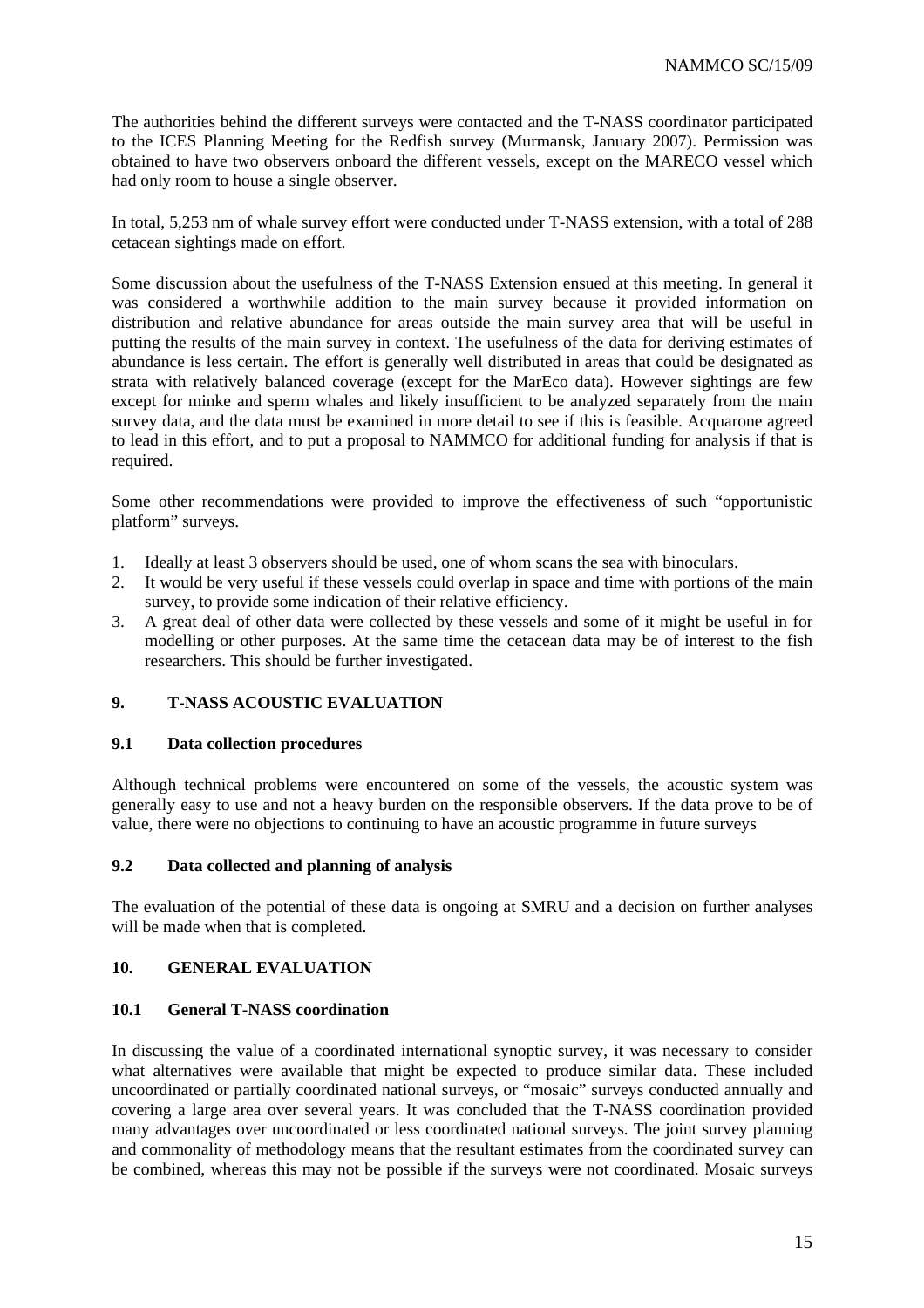offer many practical advantages in that they can be conducted annually, possibly using the same vessels and observers over long periods, and can be built into annual budgets. On the other hand, the estimates from a mosaic survey apply over several years and must contain additional variance to account for annual variation and long term changes within survey blocks. This additional variance can be great if there are variations in distribution on an annual basis.

The choice between these two modes probably depends mostly on the use of the estimates. In a long-term harvest control system for a single species where estimates must be produced for a specific area on a set time schedule, mosaic surveys may be a viable alternative. However this is not the case for all participants in T-NASS. For some participants it was more important to obtain a snapshot of distribution and abundance of several species, and for this purpose a synoptic coverage offers advantages. In addition temporal changes in distribution by comparison to past surveys can more readily be determined with synoptic surveys.

It was also noted that a synoptic, multi-national survey covering a very large area tended to be more attractive to funding agencies: this was in particular the case for the Canadian survey.

The Working Group concluded that the coordination of surveys under the T-NASS banner had been successful and productive. Problems with the implementation of particularly the ship surveys have been mentioned under section 5 and recommendations for improvement of future large scale surveys are provided within the report as well as collated in Appendix 6. Most importantly, planning the practical aspects of the survey, for example purchasing and testing equipment and training cruise leaders, must be done well in advance of the survey.

There was also a feeling that national interests had dominated in most cases when planning decisions had to be made and implemented. This is understandable since most of the funding came from national research institutes; nevertheless a coordinated survey requires some degree of commitment to the survey as a whole. In several cases, pieces of expensive technical equipment (e.g., Big Eyes) were loaned amongst participating countries, decreasing the overall costs of conducting surveys using this equipment.

In this regard it was agreed that further cooperation in coordinating the output from the T-NASS project was of great importance. It was **recommended** that a primary publication on the planning, conduct and results of the T-NASS, particularly pertaining to general distribution of cetaceans throughout the entire survey area, including the extension areas, be produced as a priority. CODA and SNESSA agreed to participate in this. In addition products for a general audience should be developed (see 10.3-5)

#### **10.2 Feedback after the survey**

Response to requests from the secretariat or coordinator on updates after the surveys were not always effective in generating answers, which proved very frustrating and led to delays in reporting to different authorities and in building up content for the poster for the ECS.

#### **10.3 Input to website before, during and after**

Communication with the NAMMCO Secretariat during the survey was sporadic and it was difficult to update the website in a meaningful way. For future surveys this should be improved, as there is considerable public interest in these surveys and funding agencies are interested in seeing the results of their support made public in a timely way. It has continued to be difficult to obtain updates as data compilation and analysis continues. It was hoped that cooperation in this area could be improved.

The NAMMCO Secretariat will continue to maintain a section of the website devoted to T-NASS. It was agreed that, as a starting point, distribution maps for all important species, including sightings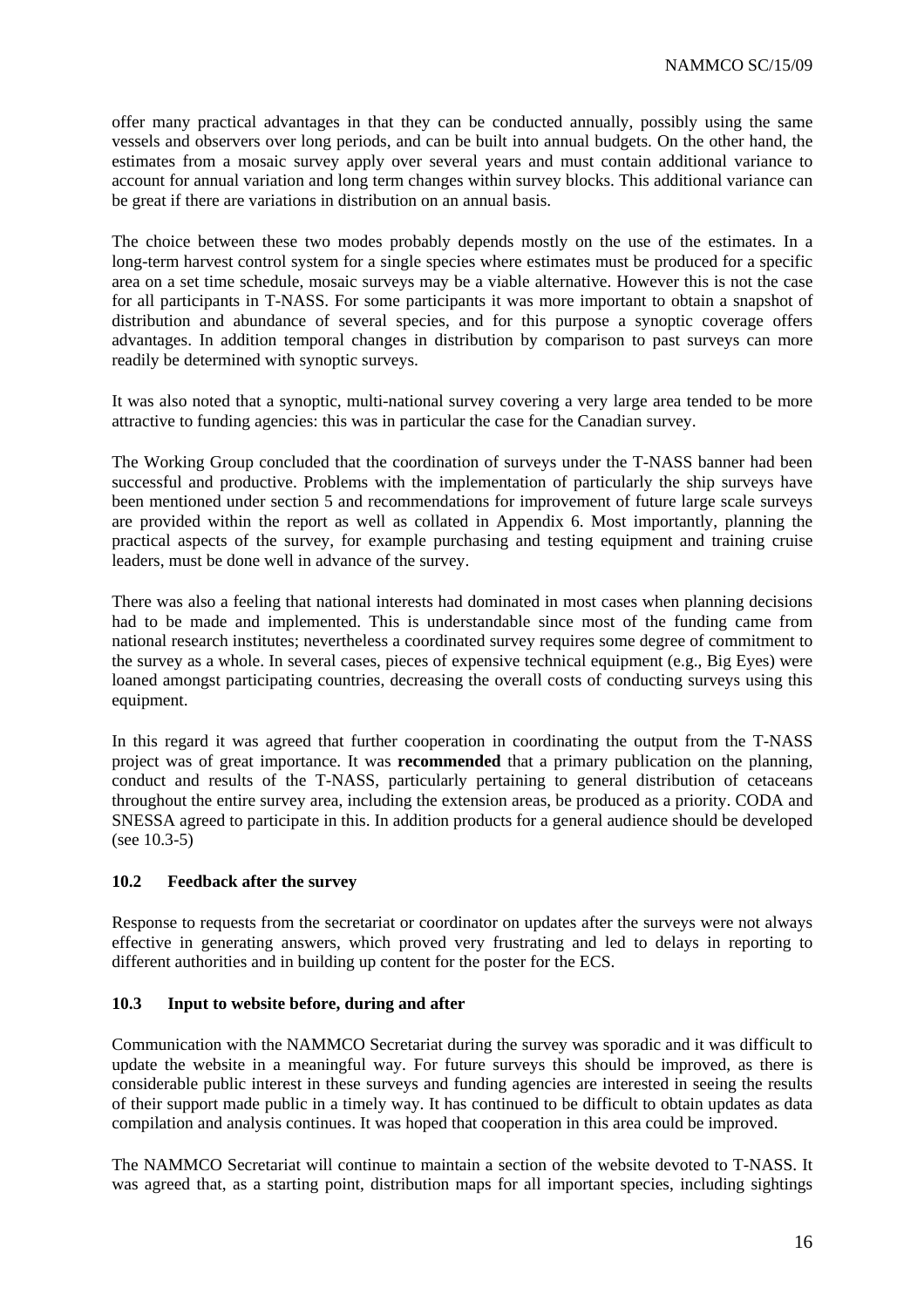from the main T-NASS and extension areas, as well as the CODA and SNESSA surveys, will be developed and posted as a priority. All parties agreed to provide the data to Acquarone in a timely manner.

# **10.4 Press release**

It was recommended that the NAMMCO Secretariat develop a press release detailing the conduct and general results of the survey, including maps of the distribution of target species.

# **10.5 Other**

There were no other points.

#### **11 COOPERATION BETWEEN T\_NASS, CODA/SNESSA**

The cooperation between T-NASS, CODA and SNESSA has been positive from the beginning. The provision of survey reports from both T-NASS-associated surveys to this meeting was acknowledged and appreciated. It was also agreed that sightings data would be shared for the production of general interest publications (see 10.3).

# **12. T-NASS OVERVIEW AND STATUS**

#### **12.1 Overview of effort and data collected: ECS poster**

A poster presentation outlining the planning, conduct and general results of T-NASS, including a map of fin whale sightings, was presented at the ECS conference in Egmond aan Zee.

#### **12.2 Budget**

A budget was presented but it could not be updated to reflect actual expenditures, when no feedback had been provided on the actual expenses. The cooperation of national delegates was requested for the update of the budget, so it could constitute usable guidelines/references in future surveys.

#### **13. OTHER ITEMS**

The Working Group thanked Genevieve Desportes for her hard work, patience and determination in the face of almost insurmountable adversity in her role as the coordinator of the T-NASS project. Geneviève noted that she had got fantastic support from the 'successive men' of the secretariat in this coordination work, Daniel Pike then Mario Acquarone. She also thanked Patrice Simon (DFO Canada) for his enthusiasm for the project and his role in getting Canada to participate. She expressed her appreciation to all who had participated in the planning and conduct of T-NASS, also Christina and Charlotte from the Secretariat.

#### **14. ADOPTION OF REPORT**

A preliminary report was accepted on 8 April 2008. The final report was accepted by correspondence on 9 July 2008.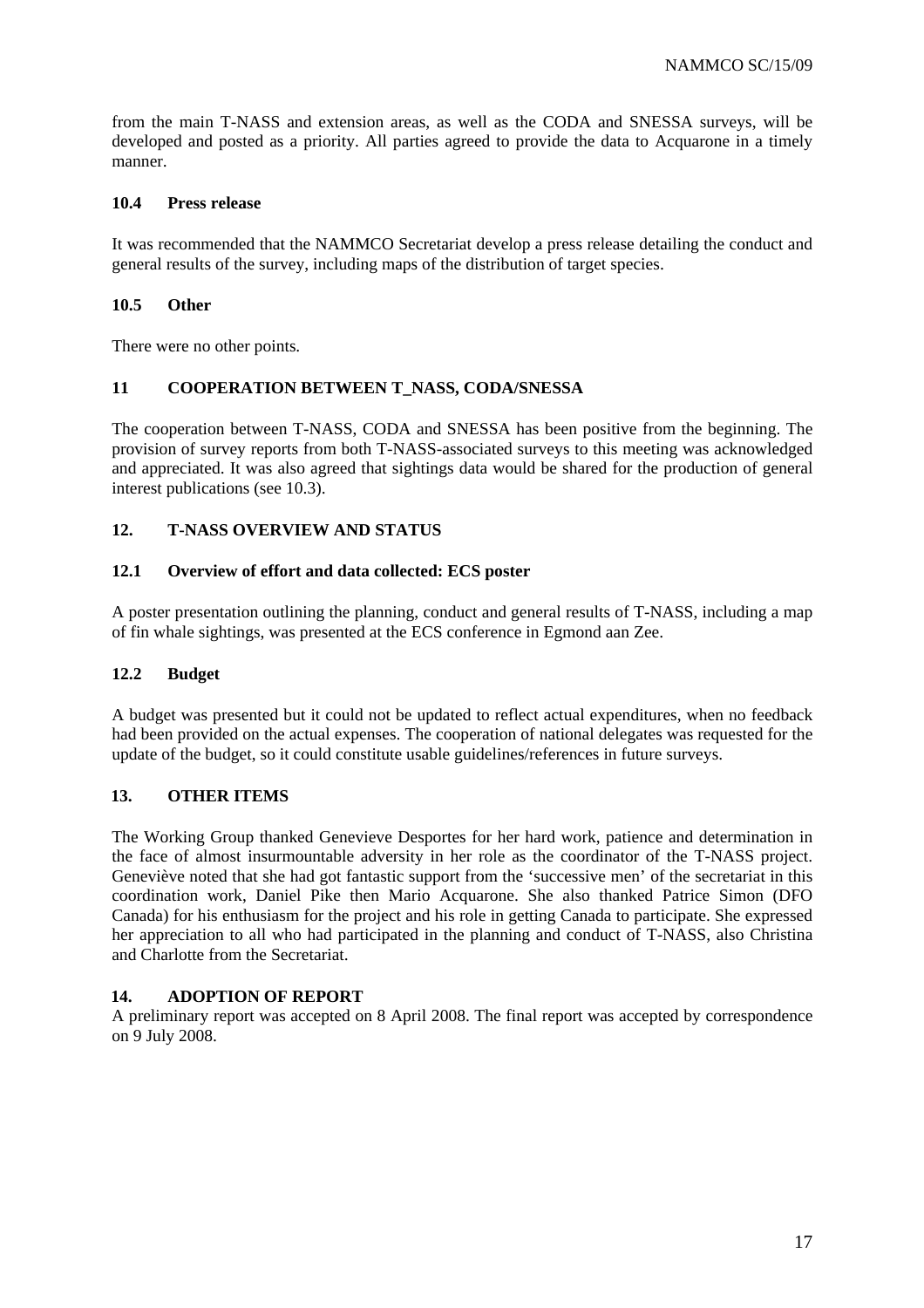# **Table 1: T‐NASS Planned and Realized Effort.**

|                                                                                                                             |                           |                                                                                    | <b>Survey blocks</b>                       | Trackline, nm                          | Surveyed area*      |               |                 |  |  |
|-----------------------------------------------------------------------------------------------------------------------------|---------------------------|------------------------------------------------------------------------------------|--------------------------------------------|----------------------------------------|---------------------|---------------|-----------------|--|--|
| <b>SURVEYS</b>                                                                                                              | platforms                 | planned                                                                            | realised                                   | planned<br>on effort                   |                     | %             | nm <sup>2</sup> |  |  |
| Main                                                                                                                        | 12                        |                                                                                    | <b>Northern North Atlantic</b>             | 69,928                                 | 57,781              | 83            | 1,474,530       |  |  |
| <b>Extension</b>                                                                                                            | 5                         |                                                                                    |                                            |                                        | 5,253               |               |                 |  |  |
|                                                                                                                             |                           |                                                                                    | <b>SHIPBOARD</b>                           |                                        |                     |               |                 |  |  |
|                                                                                                                             |                           |                                                                                    | <b>Survey blocks</b>                       | Trackline, nm                          | Surveyed area*      |               |                 |  |  |
| <b>SURVEYS</b>                                                                                                              | Vessels                   | planned<br>realised                                                                |                                            | planned                                | on effort           |               | $nm^2$          |  |  |
| <b>ICELAND</b><br>Redfish/T-NASS                                                                                            | AF II                     | Irminger sea<br><b>IF-RED</b>                                                      | <b>IF-RED</b>                              | 3,700                                  | 2,027               | 55            | 246,363         |  |  |
| <b>ICELAND</b>                                                                                                              | Venus                     | North Iceland<br>IF-N-N, IF-N-S, IF- IF-N-S, IF-N-W<br>N W                         |                                            | 3,021                                  | 891                 | 29            | 117,344         |  |  |
| <b>ICELAND</b>                                                                                                              | Jákup B                   | South centre<br>Iceland<br>IF-SC, IF-SC-Ext                                        | IF-SC                                      | 2,711                                  | 2,500               | 92            | 119,116         |  |  |
| <b>FAROES</b>                                                                                                               | Thor<br>Chaser            | <b>East-Southeast</b><br>Iceland<br>IF-E, IF-SE-S, IF-<br>SE-N                     | IF-E, IF-SE-N, IF-<br>SE-S                 | 2,761                                  | 1,520               | 55            | 128,740         |  |  |
| <b>GREENLAND</b>                                                                                                            | Tulugag                   | West Greenland<br>GN, GC, GS, GD                                                   | GN, GC, GD                                 | 2,129                                  | 814                 | 38            | 57,771          |  |  |
| <b>NORWAY</b>                                                                                                               | Ulvos &<br>Havsel         | <b>Barents Sea east</b><br>of 28E                                                  | <b>Eastern Barents</b><br>Sea              | 4,008                                  | 2,230               | 56            | 264,939         |  |  |
| TOTAL                                                                                                                       | 7                         |                                                                                    |                                            | 18,330                                 | 9,982               | 54            | 934,273         |  |  |
|                                                                                                                             |                           |                                                                                    | AERIAL                                     |                                        |                     |               |                 |  |  |
|                                                                                                                             |                           |                                                                                    | <b>Survey blocks</b>                       |                                        | <b>Trackline NM</b> |               | Surveyed area*  |  |  |
| <b>SURVEYS</b>                                                                                                              | <b>Planes</b>             | planned                                                                            | realised                                   | planned                                | on effort           | $\frac{9}{6}$ | nm <sup>2</sup> |  |  |
| <b>ICELAND</b>                                                                                                              | Partenavia                | <b>Iceland coastal</b><br>shelf (9 blocks)                                         | <b>Iceland coastal</b><br>shelf (9 blocks) | 6447                                   | 5080                | 79            | 85,546          |  |  |
| <b>CANADA</b>                                                                                                               | <b>Twin Otter</b>         | Newfoundland<br>and Labrador<br>(4 blocks)                                         | Newfoundland<br>and Labrador<br>(4 blocks) | 27,205                                 | 26,063              | 96            | 214,555         |  |  |
| <b>CANADA</b>                                                                                                               | Cesna<br>Skymaster<br>337 | St. Lawrence<br>(4)<br>Gulf<br>blocks)                                             | St. Lawrence<br>Gulf<br>(4 blocks)         | 6643                                   | 6,643               | 100           | 68,523          |  |  |
| <b>CANADA</b>                                                                                                               | Cesna<br>Skymaster<br>337 | <b>Scotian Shelf</b><br>(3 blocks)                                                 | <b>Scotian Shelf</b><br>(3 blocks)         | 4935                                   | 4,919               | 100           | 52,344          |  |  |
| <b>GREENLAND</b>                                                                                                            | <b>Twin Otter</b>         | West<br>West<br>Greenlandic<br>Greenlandic<br>shelf (? blocks)<br>shelf (? blocks) |                                            | 6368                                   | 5,094               | 80            | 119,289         |  |  |
| TOTAL                                                                                                                       | 5                         |                                                                                    |                                            | 51,598                                 | 47,799              | 93            | 540.257         |  |  |
|                                                                                                                             |                           |                                                                                    | <b>SHIPBOARD EXTENSION</b>                 |                                        |                     |               |                 |  |  |
|                                                                                                                             |                           |                                                                                    |                                            |                                        | <b>Trackline NM</b> |               | Surveyed area** |  |  |
| <b>SURVEYS</b>                                                                                                              | <b>Vessels</b>            |                                                                                    | <b>Survey blocks</b>                       | whale survey<br>vessel track<br>effort |                     | %             | nm <sup>2</sup> |  |  |
| Pre - ICES Redfish,<br>RU                                                                                                   | Smólensk                  | Barents & Norwegian Sea                                                            |                                            | 3,710                                  | 198                 | 0             | 38,600          |  |  |
| ICES Redfish, D                                                                                                             | Walther<br>Herwig III     | Irminger sea                                                                       |                                            |                                        |                     | 0             |                 |  |  |
| <b>ICES Redfish, RU</b>                                                                                                     | Smólensk                  | Irminger sea                                                                       |                                            | 8,600                                  | 755                 | 0             | 90,000          |  |  |
| Post - ICES Redfish,<br>RU                                                                                                  | Smólensk                  | Seas.                                                                              | Labrador, Norwegian & Barents              | 19,010                                 | 540                 | 0             | 198,600         |  |  |
| Norwegian Pelagic,<br><b>NO</b>                                                                                             | Eros                      | Norwegian Sea                                                                      |                                            | NA                                     | 1,152               |               | NA              |  |  |
| Norwegian Pelagic,<br><b>NO</b>                                                                                             | Libas                     | Norwegian Sea                                                                      |                                            | NA                                     | 1,568               |               | NA              |  |  |
| <b>MAR-ECO, UK</b>                                                                                                          | James<br>Cook             | Mid Atlantic ridge                                                                 |                                            | ΝA                                     | 1,040               |               | NA              |  |  |
| TOTAL                                                                                                                       | 5                         |                                                                                    |                                            |                                        | 5,253               |               |                 |  |  |
| *tentative value, subject to changes at analysis<br>** area corresponding to the vessel effort, not the whale survey effort |                           |                                                                                    |                                            |                                        |                     |               |                 |  |  |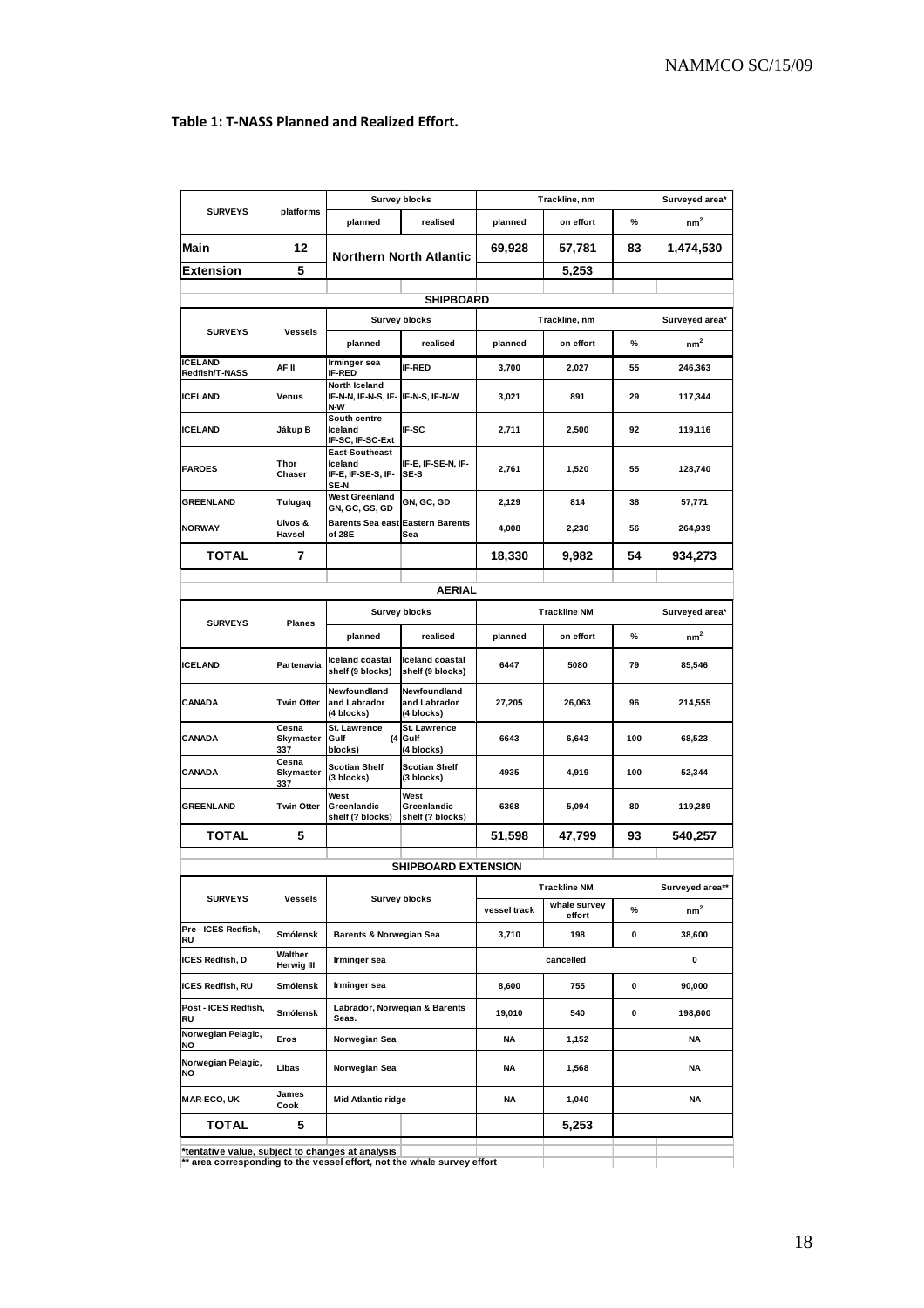| 2007 // On Effort                                        |                |                              | <b>T-NASS AERIAL</b><br><b>T-NASS SHIPBOARD</b><br><b>T-NASS Extension</b> |                                |                              |                             |                    |                          |                                    |                |                   | <b>SNESSA</b>         |                       |                         |                      |                              |                                   |                         |                |                         |                |                |
|----------------------------------------------------------|----------------|------------------------------|----------------------------------------------------------------------------|--------------------------------|------------------------------|-----------------------------|--------------------|--------------------------|------------------------------------|----------------|-------------------|-----------------------|-----------------------|-------------------------|----------------------|------------------------------|-----------------------------------|-------------------------|----------------|-------------------------|----------------|----------------|
| Non duplicate<br>Sightings (incl.<br>duplic for Tulugaq) | minger Sea     | South Centre<br>Iceland      | North<br>Iceland                                                           | East -<br>Southeast<br>Iceland | Greenland<br>West            | Sea<br>Eastern<br>Barents S | Iceland<br>coastal | N. Foundland<br>Labrador | St Lawence<br>Gulf + Cap<br>breton | Scotian Shelf  | Greenland<br>West | Mid atlantic<br>Ridge | rminger Sea           | Norwegian<br>Sea        | Norwegian<br>Sea     | Norwegian<br>Sea             | S <sub>ea</sub><br><b>Barents</b> | <b>T-NASS TOTAL</b>     | CODA TOTAL     | SNESSA TOTAL            |                |                |
| <b>Species</b>                                           | ₹<br>celand,   | $\bf{m}$<br>Jakup<br>celand, | celand, Venus                                                              | aroes, T.Chaser                | Greenland,<br><b>Tulugaq</b> | Norway,<br>Ulvos & Havsel   | celand             | Canada                   | Canada                             | Canada         | Greenland         | MarEco                | Redfish /<br>Smólensk | VO Pelag<br>ros         | Pelag<br>ibas        | Pre&Post RFish /<br>Smólensk | Pre&Post RFish /<br>Smólensk      |                         |                |                         | Shipboard      | Aerial         |
| Bowhead whale                                            |                |                              |                                                                            |                                |                              |                             |                    |                          |                                    |                | $\mathbf{1}$      |                       |                       |                         |                      |                              |                                   | $\mathbf{1}$            |                |                         |                |                |
| Blue whale                                               | 1              | $\overline{4}$               | 8                                                                          |                                |                              |                             |                    | $\overline{4}$           | 6                                  | 5              |                   |                       | $\sqrt{4}$            |                         |                      |                              |                                   | 32                      | $\mathbf{1}$   |                         |                |                |
| Fin whale                                                | 237            | 69                           | 20                                                                         | 5                              | $\overline{\mathbf{c}}$      | 15                          | $\overline{7}$     | 73                       | 4                                  | 44             | 25                |                       | 10                    | 3                       | 6                    |                              |                                   | 520                     | 346            | 58                      | 43             | 15             |
| Sei whale                                                | 13             | 31                           |                                                                            | 1                              | $\mathbf{1}$                 |                             |                    | $\overline{1}$           |                                    | $\sqrt{2}$     | $\mathbf 5$       |                       | $\overline{7}$        | $\overline{\mathbf{c}}$ |                      |                              |                                   | 63                      | 18             | 6                       | 4              | $\overline{2}$ |
| Sei / Humpback                                           |                |                              |                                                                            |                                |                              |                             |                    |                          |                                    |                |                   |                       |                       | $\mathbf{1}$            |                      |                              |                                   | $\mathbf{1}$            |                |                         |                |                |
| Fin / Sei                                                |                |                              |                                                                            |                                |                              |                             |                    |                          |                                    |                |                   |                       |                       |                         |                      |                              |                                   |                         | 10             | 26                      | 22             | $\overline{4}$ |
| Fin / Humpback                                           |                |                              |                                                                            |                                |                              |                             |                    |                          |                                    |                |                   |                       |                       |                         |                      |                              |                                   |                         |                |                         |                |                |
| Common minke whale                                       | 5              | $\overline{2}$               | 19                                                                         | 9                              | 35                           | 88                          | 70                 | 53                       | 24                                 | 86             | $27\,$            |                       |                       | 8                       | 13                   | 5                            | $\overline{2}$                    | 446                     | 23             | 75                      | 62             | 13             |
| MW or BW                                                 |                |                              |                                                                            |                                | $\mathbf{1}$                 |                             |                    |                          |                                    |                |                   |                       |                       |                         |                      |                              |                                   | $\mathbf{1}$            |                |                         |                |                |
| Humpback whale                                           | 10             | $\ddot{\phantom{0}}$         | 66                                                                         | $\sqrt{4}$                     | 8                            | 11                          | 58                 | 144                      | 32                                 | 51             | 21                |                       | $\overline{1}$        |                         | 3                    | $\overline{1}$               |                                   | 411                     |                | 251                     | 214            | 37             |
| Right whale                                              |                |                              |                                                                            |                                |                              |                             |                    |                          |                                    |                |                   |                       |                       |                         |                      |                              |                                   |                         |                | 44                      | 38             | 6              |
| Sperm whale                                              | 31             | 27                           | $\overline{4}$                                                             | $\mathsf g$                    |                              |                             | $\overline{4}$     | 11                       |                                    | 11             |                   | $\mathsf g$           |                       | 10                      | 17                   |                              |                                   | 133                     | 65             | 8                       | $\overline{2}$ | 6              |
| Pygmy spermwhale                                         |                |                              |                                                                            |                                |                              |                             |                    |                          |                                    | $\mathbf{1}$   |                   |                       |                       |                         |                      |                              |                                   | 1                       |                |                         |                |                |
| Narwhal                                                  |                |                              |                                                                            |                                |                              |                             |                    |                          |                                    |                | $\overline{2}$    |                       |                       |                         |                      |                              |                                   | $\overline{2}$          |                |                         |                |                |
| Beluga                                                   |                |                              |                                                                            |                                |                              |                             |                    | 5                        | 203                                |                |                   |                       |                       |                         |                      |                              |                                   | 208                     |                |                         |                |                |
| Northern bottlenose whale                                | $\mathfrak{p}$ | 9                            | $\overline{2}$                                                             | 13                             | $\overline{\mathbf{c}}$      |                             | $\overline{1}$     | 10                       |                                    | 3              |                   | $\overline{1}$        | $\overline{4}$        | $\overline{2}$          | $\overline{1}$       |                              |                                   | 50                      | 3              | $\mathbf{1}$            |                | $\mathbf{1}$   |
| Sowerby's beaked whale                                   |                | $\mathbf{1}$                 |                                                                            |                                |                              |                             |                    |                          |                                    |                |                   | $\mathbf{1}$          |                       |                         |                      |                              |                                   | $\overline{\mathbf{2}}$ | $\overline{7}$ | $\mathbf{1}$            | $\mathbf{1}$   |                |
| Cuvier's beaked whale                                    |                |                              |                                                                            |                                |                              |                             |                    |                          |                                    | $\overline{1}$ |                   |                       |                       |                         |                      |                              |                                   | $\mathbf{1}$            | 15             |                         |                |                |
| Unid. beaked whale                                       | $\mathbf{1}$   | $10$                         |                                                                            |                                |                              |                             | 3                  |                          |                                    | $\sqrt{4}$     |                   | $\overline{1}$        |                       |                         |                      |                              |                                   | 19                      |                | $\overline{2}$          |                | $\overline{2}$ |
| Unid. Mesoplodon                                         |                |                              |                                                                            |                                |                              |                             |                    |                          |                                    | $\mathsf g$    |                   |                       |                       |                         |                      |                              |                                   | 9                       |                |                         |                |                |
| Killer whale                                             | 6              |                              | 3                                                                          | 5                              | $\mathbf 0$                  |                             | 11                 | $\overline{1}$           |                                    | $\overline{7}$ |                   |                       | $\overline{2}$        | 8                       | 11                   | 5                            |                                   | 59                      | 3              |                         |                |                |
| false killer whale                                       |                |                              |                                                                            |                                |                              |                             |                    |                          |                                    |                |                   |                       |                       |                         |                      |                              |                                   |                         | $\mathbf{1}$   |                         |                |                |
| Long-finned pilot whale                                  | 45             | 12                           |                                                                            | 14                             | $\mathbf{1}$                 |                             | 9                  | 10                       | $\overline{7}$                     | 37             | 15                | 11                    | 10                    |                         |                      |                              |                                   | 171                     | 88             | 20                      |                | 20             |
| long/short finned p.w                                    |                |                              |                                                                            |                                |                              |                             |                    |                          |                                    |                |                   |                       |                       |                         |                      |                              |                                   |                         | 4              | $\overline{\mathbf{2}}$ | 2              |                |
| White sided dolphin                                      | 8              | 15                           |                                                                            | 3                              |                              |                             | 3                  | 92                       | 13                                 | 15             |                   | 6                     | 4                     | $\overline{1}$          |                      |                              |                                   | 160                     | 20             | 36                      | 25             | 11             |
| White beaked dolphin                                     | 6              |                              | 25                                                                         |                                |                              | 35                          | 105                | 68                       | 16                                 | $\overline{2}$ | 58                |                       | $\overline{2}$        | 6                       | 13                   | $\overline{2}$               | $\overline{7}$                    | 345                     |                | $\mathbf{1}$            | 1              |                |
| Lagenorhynchus sp                                        |                |                              |                                                                            |                                |                              | 64                          |                    |                          |                                    |                |                   |                       |                       |                         |                      |                              |                                   | 64                      |                |                         |                |                |
| Bottlenose dolphin                                       |                |                              |                                                                            | $\overline{2}$                 |                              |                             | $\overline{1}$     |                          |                                    | 8              |                   |                       |                       |                         |                      |                              |                                   | 11                      | 39             | 15                      |                | 15             |
| Common dolphin                                           |                |                              |                                                                            |                                |                              |                             |                    | 28                       | $\overline{2}$                     | 201            |                   | 35                    |                       |                         |                      |                              |                                   | 266                     | 149            | 64                      |                | 64             |
| Striped dolphin                                          |                |                              |                                                                            |                                |                              |                             |                    |                          |                                    | $\mathbf{1}$   |                   | $\overline{4}$        |                       |                         |                      |                              |                                   | 5                       | 54             | $\mathbf{1}$            |                | $\mathbf{1}$   |
| Common/striped                                           |                |                              |                                                                            |                                |                              |                             |                    |                          |                                    |                |                   |                       |                       |                         |                      |                              |                                   |                         | 74             |                         |                |                |
| Risso's dolphin                                          |                |                              |                                                                            |                                |                              |                             |                    |                          | $\overline{1}$                     | 6              |                   |                       |                       |                         |                      |                              |                                   | $\overline{7}$          | 3              | 31                      |                | 31             |
| Harbour porpoise                                         |                | $\alpha$                     |                                                                            | 10                             | $\overline{\mathbf{3}}$      | 37                          | 119                | 36                       | 25                                 | $\Delta$       | 46                |                       |                       |                         |                      |                              |                                   | 289                     | 3              | 571                     | 440            | 131            |
| Big cetacean                                             | 26             | 3                            | 16                                                                         | $\overline{7}$                 |                              | $\overline{4}$              | 12                 | 6                        | 17                                 | 70             |                   | $\overline{4}$        | 20                    | $\overline{4}$          |                      | $\mathbf{1}$                 | $\overline{1}$                    | 191                     |                |                         |                |                |
| Medium cetacean                                          | $\overline{1}$ | $\overline{\mathbf{c}}$      |                                                                            | $\overline{4}$                 | 3                            |                             |                    |                          |                                    |                | 3                 | $\overline{1}$        |                       | $\overline{1}$          |                      |                              |                                   | 15                      |                |                         |                |                |
| Small cetacean                                           | $\mathbf{1}$   | $\overline{2}$               |                                                                            | $\mathbf{1}$                   |                              |                             | 8                  | $\overline{2}$           | $\mathsf 3$                        | 12             | $\mathbf{3}$      |                       |                       |                         |                      |                              |                                   | 32                      |                |                         |                |                |
| Patterned dolphin                                        |                |                              | $\mathbf{1}$                                                               |                                |                              |                             |                    |                          |                                    |                |                   |                       |                       |                         |                      |                              |                                   | $\mathbf{1}$            |                | 39                      |                | 39             |
| Unidentified whale (blow)                                | 26             | $\mathbf{1}$                 |                                                                            | 9                              | $\mathbf{1}$                 |                             | $\overline{4}$     |                          |                                    |                |                   | $\overline{1}$        |                       |                         | 3                    |                              |                                   | 45                      | 171            | 208                     | 184            | 24             |
| Unidentified dolphin                                     | 24             | $\mathbf{1}$                 | 9                                                                          | 12                             |                              |                             | 16                 | 40                       | 105                                | 201            | 15                | 10                    |                       | $\overline{2}$          | $\ddot{\phantom{0}}$ |                              |                                   | 436                     |                |                         |                |                |
| Unidentified animal                                      |                |                              |                                                                            |                                |                              |                             |                    |                          |                                    |                |                   |                       |                       |                         |                      |                              |                                   |                         |                | 24                      |                | 24             |
| <b>TOTAL</b>                                             | 443            | 199                          | 173                                                                        | 108                            | 57                           | 254                         | 431                | 584                      | 458                                | 781            | 221               | 84                    | 64                    | 48                      | 68                   | 14                           | 10                                | 3997                    | 1097           | 1460                    | 1038           | 422            |

# **Table 2: Cetacean sightings made on effort during T‐NASS and associated surveys**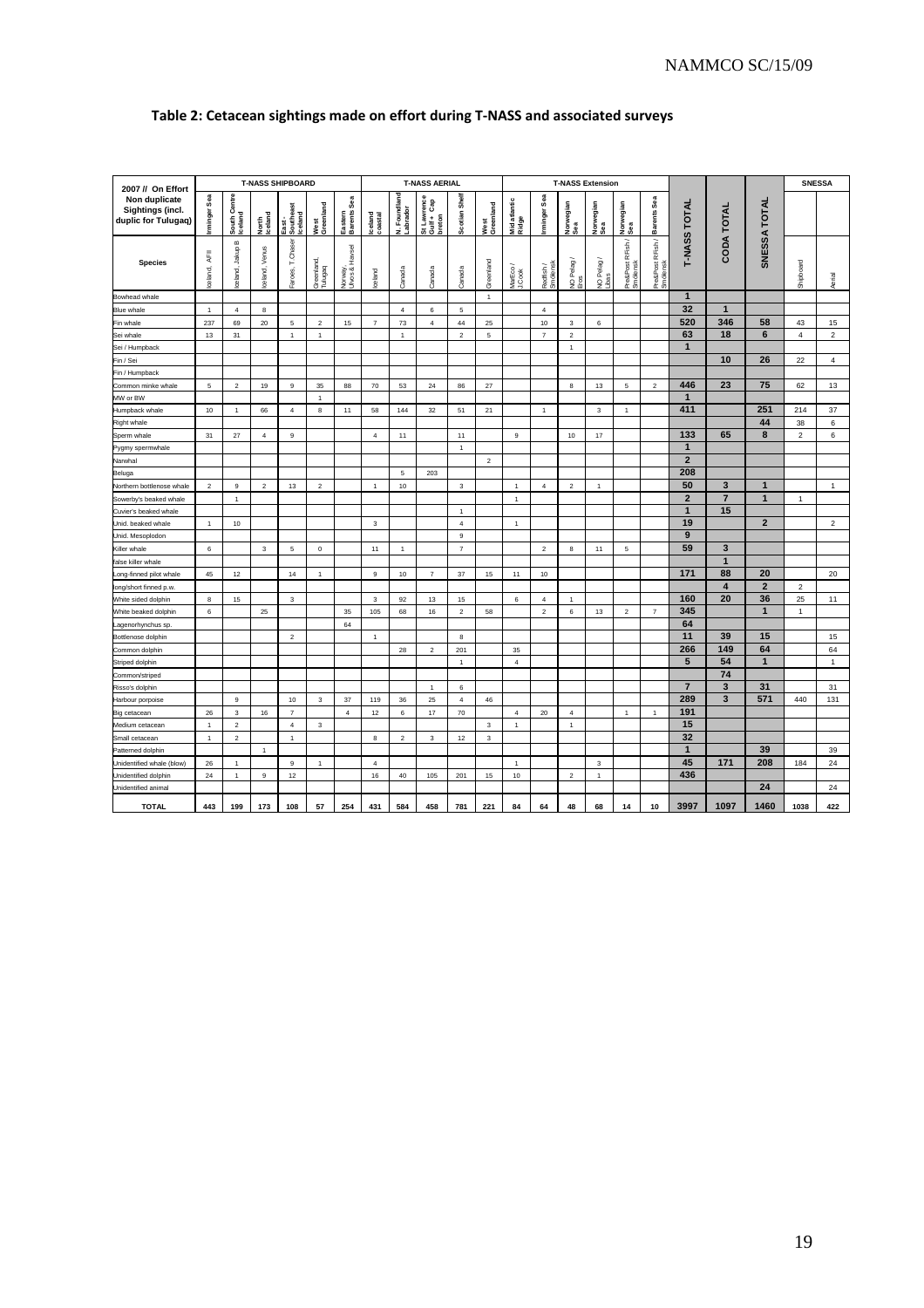# **Working Group on T-NASS Working Group on Abundance Estimate Copenhagen, Denmark, 7-8 April 2008**

**List of Participants** 

Dr Mario Acquarone NAMMCO Polar Environmental Centre N-9296 Tromsø, Norway Tel.: +47 77 75 01 77 mario@nammco.no

Dr Genevieve Desportes Faroese Museum of Natural History c/o Gdnatur Stejlestræde 9, Bregnør DK-5300 Kerteminde, Denmark. Tel.: +45 65321767 / 45 20250267 genevieve@gdnatur.dk

Mr Greg Donovan International Whaling Commission The Red House, 135 Station Road Impington, Cambridge CB4 9NP, UK Tel.: + 44 1223 233971 greg@iwcoffice.org

Mr Jean François Gosselin Fisheries and Oceans Canada 850 Route de la Mer, C.P. 1000 Mont-Joli, Québec, Canada, G5H 3Z4 Tél: +1 418 775-0581 GosselinJ@dfo-mpo.gc.ca

Mr Þorvaldur Gunnlaugsson Marine Research Institute, PO Box 1390, IS-121 Reykjavik,Iceland Tel.: +354 5752081 thg@hafro.is

Dr Jack Lawson Fisheries and Oceans Canada P.O. Box 5667, 80 East White Hills Road St. John's, NL, A1C 5X1 Canada Tel.: +1 709 772 2285 LawsonJ@dfo-mpo.gc.ca

Dr Christina Lockyer **NAMMCO** Polar Environmental Centre N-9296 Tromsø, Norway Tel.: +47 77 75 0178 christina.lockyer@nammco.no

Dr Kelly MacLeod (CODA) Sea Mammal Research Unit University of St Andrews Fife KY16 8LB, Scotland Tel.: +44 1334 46 2628 km53@st-andrews.ac.uk

Mr Bjarni Mikkelsen Zoological Department Environmental Agency Futalag 40 FR-100 Tórshavn, Faroe Islands Tel.: +298 352323 bjarnim@ngs.fo

Dr Debra Palka (SNESSA) National Marine Fisheries Service 166 Water St. Woods Hole, MA 02543, USA Tel: +1 508-495-2387 dpalka@mercury.wh.whoi.edu

Dr Charles Paxton CREEM University of St Andrews, The Observatory, Buchanan Gardens, St Andrews, Fife KY16 9LZ, Scotland Tel: +44 1334 463806 cgp2@st-andrews.ac.uk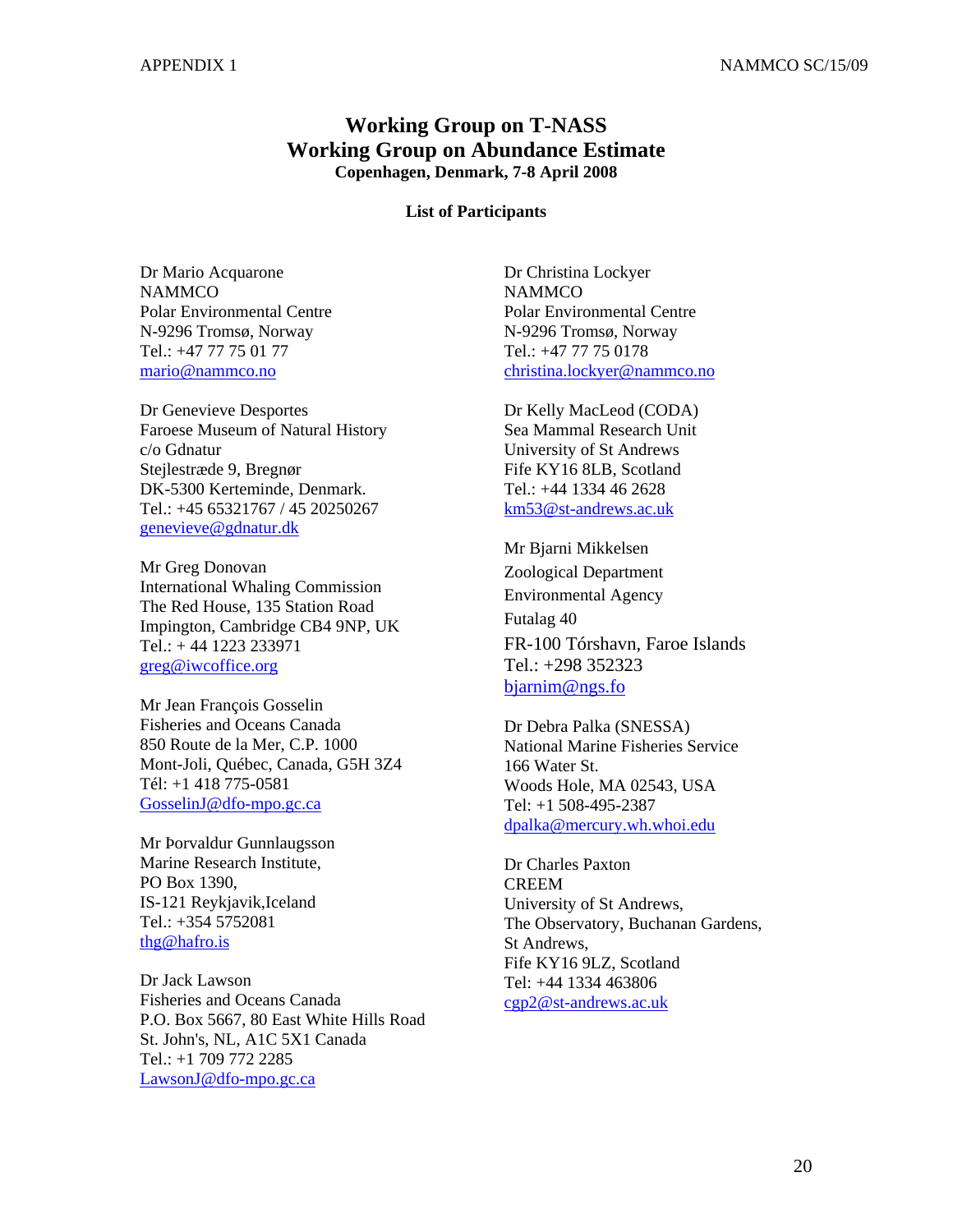Mr Daniel Pike Esox Associates 1210 Ski Club Road North Bay Ontario P1B 8E5, Canada Tel. +1 (705) 4788632 kinguq@gmail.com

Mr Jacob Hansen Rye Honningurten 24 DK-5220 Odense SØ Denmark Tel. +45 66 10 92 87 jacob@rye.mail.dk

Mr Gisli Vikingsson Marine Research Institute, PO Box 1390, IS-121 Reykjavik, Iceland Tel.: +354 5752080 gisli@hafro.is

Dr Vladimir Zabavnikov PINRO 6 Knipovitch Street Murmansk 183763 Russian Federation Tel.: +7 (8152) 472572 ltei@pinro.ru

Dr Nils Øien Institute of Marine Research P.O.Box 1870 Nordnes N-5817 Bergen, Norway Tel.: +47 55 23 86 11 nils@imr.no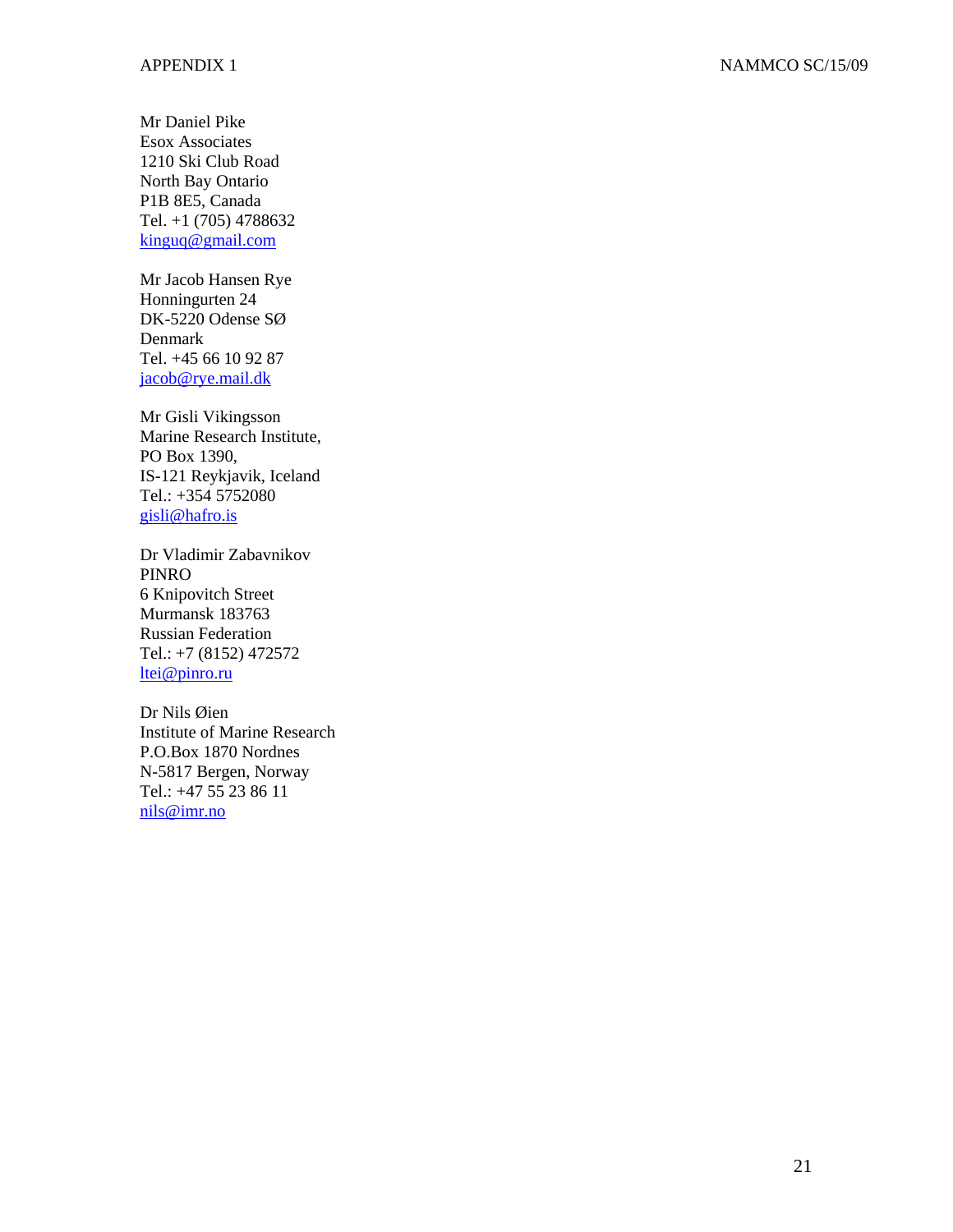# **Working Group on T-NASS**

# **Copenhagen, April 7, 2008**

#### **Agenda**

#### **1. CHAIR'S WELCOME AND OPENING REMARKS**

#### **2. ADOPTION OF AGENDA**

- **3. APPOINTMENT OF RAPPORTEURS**
- **4. REVIEW OF AVAILABLE DOCUMENTS AND REPORTS**

#### **5. SHIPBOARD EVALUATION**

- 5.1 Cruise preparation, incl. vessels, platforms and equipment (T-NASS)
- 5.2 Data collection procedures (T-NASS)
- 5.3 Evaluation of observers (T-NASS)
- 5.4 Feedback from observers (T-NASS)
- 5.5 Completed effort (amount and distribution) vs. Planned (T-NASS)
- 5.6 Quality of collected data (e.g. angle, distance…) (T-NASS)
- 5.7 Distance experiment
- 5.8 T-NASS Cooperation with SMRU regarding equipment and guidelines
- 5.9 T-NASS Cooperation with SMRU regarding land back-up during the cruise
- 5.10 T-NASS Coordination between vessels
- 5.11 Input from CODA and SNESSA
- 5.12 Comparative succes in implementing the BT methodology on SCANS II, CODA, SNESSA and T-NASS
- 5.13 Overall evaluation and what to remember next time

#### **6. AERIAL EVALUATION**

- 6.1 Cruise preparation, incl. platforms and equipment
- 6.2 Data Collection procedures
- 6.3 Evaluation of observers
- 6.4 Feedback from observers
- 6.5 Completed effort vs. planned
- 6.6 Quality of collected data (e.g. angle, distance…)
- 6.7 Distance experiment
- 6.8 Coordination between planes
- 6.9 Overall evaluation and what to remember next time

#### **7. SPECIAL MODIFICATIONS IMPLEMENTED FOR ENCOMPASSING H. PORPOISES**

#### **8. T-NASS EXTENSION EVALUATION**

#### **9. T-NASS ACOUSTIC EVALUATION**

- 9.1 Data collection procedures
- 9.2 Data collected and planning of analysis

#### **10. GENERAL EVALUATION**

- 10.1 General T-NASS coordination
- 10.2 Feedback after the survey
- 10.3 Input to website before, during and after
- 10.4 Press release
- 10.5 Other

#### **11. COOPERATION BETWEEN T-NASS, CODA/SNESSA**

#### **12. T-NASS OVERVIEW AND STATUS**

- 12.1 Overview of effort and data collected: ECS poster
- 12.2 Budget
- **13. OTHER ITEMS**

#### **14. ADOPTION OF REPORT**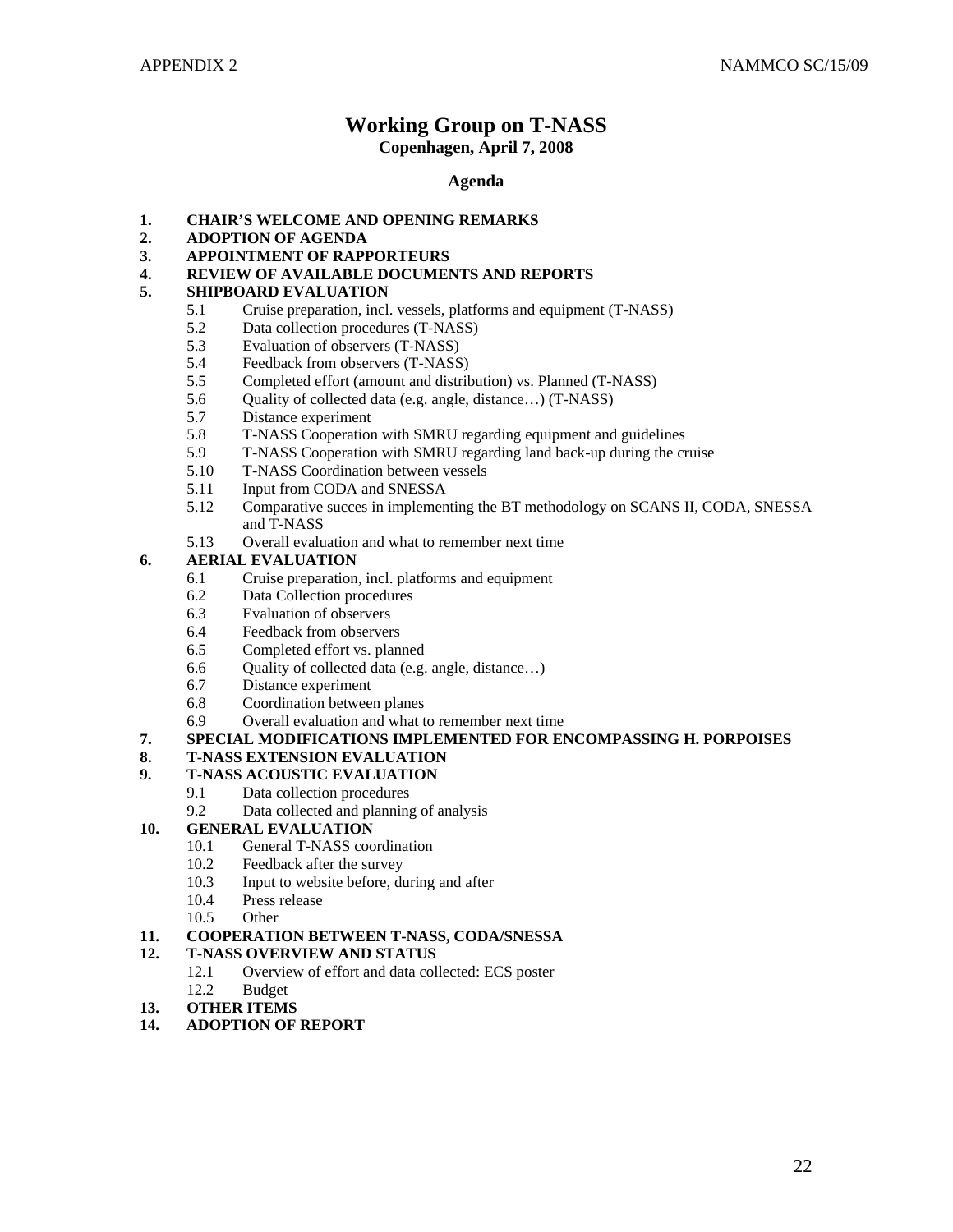# **Working Group on T-NASS Copenhagen, April 7, 2008**

# **List of Documents**

| Doc. No.              | <b>Agenda</b>  | <b>Title</b>                                                                                                                                  |  |  |  |  |  |  |
|-----------------------|----------------|-----------------------------------------------------------------------------------------------------------------------------------------------|--|--|--|--|--|--|
| SC/15/TNASS/24        | 10             | Report from the 3rd Planning Meeting – St. Andrews, March 2007                                                                                |  |  |  |  |  |  |
| SC/15/TNASS/29        | 5, 9           | Víkingsson. Cruise Report from Arni Fridriksson II - Iceland<br>(Irminger Sea).                                                               |  |  |  |  |  |  |
| SC/15/TNASS/30        | 5, 9           | Desportes, & Halldórsson. Cruise Report from Venus - Iceland<br>(Northern Iceland).                                                           |  |  |  |  |  |  |
| SC/15/TNASS/31        | 5, 9           | Gunlaugsson. Cruise Report from Jákup B - Iceland (South central<br>Iceland)                                                                  |  |  |  |  |  |  |
| SC/15/TNASS/32        | 5, 9           | Mikkelsen. Cruise Report from Thor Chaser - Faroes (South East<br>Iceland)                                                                    |  |  |  |  |  |  |
| SC/15/TNASS/33        | 5, 7, 9        | Rye Hansen. Logbook from Tulugaq – Greenland (West Greenland)                                                                                 |  |  |  |  |  |  |
| <b>SC/15/TNASS/35</b> | 5.12, 11       | <b>CODA Cruise Reports (Collated)</b>                                                                                                         |  |  |  |  |  |  |
| SC/15/TNASS/36        | 5.12, 11       | <b>CODA</b> Debriefing Meeting - minutes                                                                                                      |  |  |  |  |  |  |
| SC/15/TNASS/40        | 6, 10, 12      | Lawson & Gosselin: Canada's Marine Megafauna Survey (poster for<br>the SMM Conference 2007)                                                   |  |  |  |  |  |  |
| SC/15/TNASS/41        | 6              | Lawson & Gosselin. Cruise report for the T-NASS Canadian Aerial<br>Survey.                                                                    |  |  |  |  |  |  |
| SC/15/TNASS/42        | 5, 6, 10, 12   | Desportes et al. From the Barents Sea to the St. Lawrence: a trans<br>North Atlantic Sightings SurveyT-NASS 2007. Poster for the ECS<br>2008. |  |  |  |  |  |  |
| SC/15/TNASS/43        | 6, 7           | Heide-Jørgensen. Cruise report for the T-NASS Greenlandic aerial<br>survey (South and Western Greenland)                                      |  |  |  |  |  |  |
| SC/15/TNASS/44        | 5, 6, 10       | Minutes of the shipboard survey debriefing and note on the aerial<br>survey debriefing (telephone meeting, 12-11/2007)                        |  |  |  |  |  |  |
| SC/15/TNASS-AE/45     | $\mathbf{1}$   | List of participants to SC/15/TNASS & AE WG, Copenhagen, April<br>7-8, 2008                                                                   |  |  |  |  |  |  |
| SC/15/TNASS/46        | 2              | Draft Agenda for SC/15/TNASS, Copenhagen, April 7, 2008                                                                                       |  |  |  |  |  |  |
| SC/15/TNASS-AE/47     | $\overline{4}$ | List of documents for SC/15/TNASS-AE, Copenhagen, April 7, 2008                                                                               |  |  |  |  |  |  |
| SC/15/TNASS/48        | 8              | Rappé & Malinga. T-NASS extension: cruise report from Walter<br>Herwig III (the No cruise)                                                    |  |  |  |  |  |  |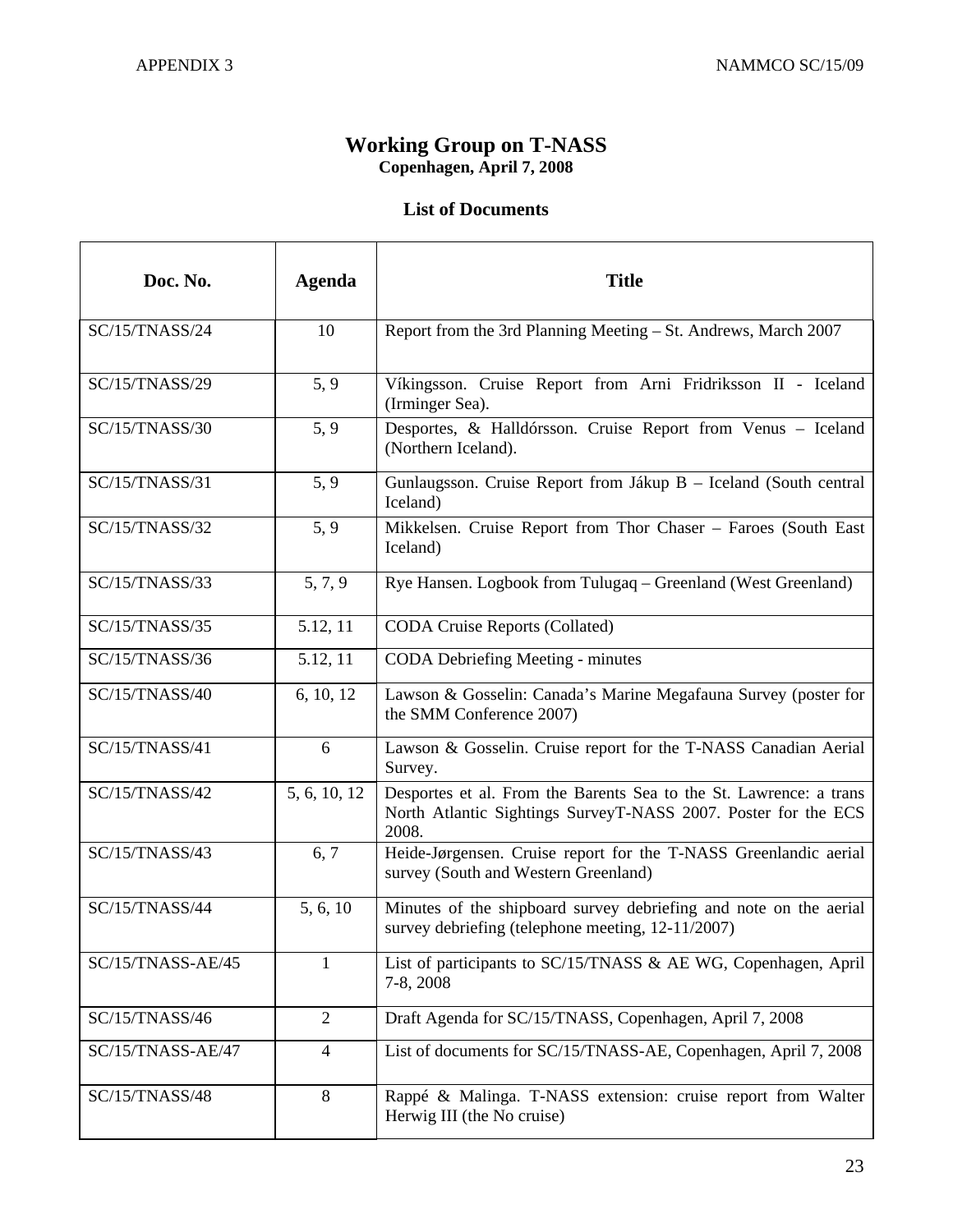| SC/15/TNASS/49 | 8    | Frie & Shafikov. T-NASS extension: cruise report from Smolensk<br>(Murmansk (RU) to St. Anthonys (CA) through the Irminger Sea)                                        |
|----------------|------|------------------------------------------------------------------------------------------------------------------------------------------------------------------------|
| SC/15/TNASS/50 | 8, 9 | Mackey. T-NASS extension: cruise report from the James Cook (mid<br>Atlantic Ridge)                                                                                    |
| SC/15/TNASS/51 | 8    | Desportes & Acquarone. T-NASS extension: cruise report for Eros<br>and Libas (Norwegian Sea)                                                                           |
| SC/14/TNASS/O4 |      | Report from the WG on Abundance Estimates - Kerteminde March<br>2002                                                                                                   |
| SC/14/TNASS/O5 | 10   | Report from the 1st Planning Meeting - Reykjavik, March 2006                                                                                                           |
| SC/14/16       | 10   | Report from the 2nd Planning Meeting - Reykjavík, November 2006                                                                                                        |
| SC/15/TNASS/O2 | 5    | <b>T-NASS Cruise Leader Guide</b>                                                                                                                                      |
| SC/15/TNASS/O3 | 5    | <b>T-NASS Observer Guide</b>                                                                                                                                           |
| SC/15/TNASS/O4 | 5    | LOGGER Manual for CODA and T-NASS 2007                                                                                                                                 |
| SC/15/TNASS/O5 | 5    | <b>Validation Manuals</b>                                                                                                                                              |
| SC/15/TNASS/O6 | 5    | <b>Acoustic Manual</b>                                                                                                                                                 |
| SC/15/TNASS/O7 | 5    | Forms and Sheets                                                                                                                                                       |
| SC/15/TNASS/O8 | 8    | <b>T-NASS Extension Observer Guide</b>                                                                                                                                 |
| SC/15/TNASS/O9 | 8    | <b>T-NASS Extension Cruise Leader Guide</b>                                                                                                                            |
| SC/15/AE/3     | 8    | Desportes, Acquarone, & Pike. T-NASS extension: an overview.                                                                                                           |
| SC/15/AE/4     | 6,7  | Pike & Gunnlaugsson. T-NASS Icelandic aerial survey: Survey<br>report and a preliminary abundance abundance estimate for minke<br>whales (Balaenoptera acutorostrata). |
| SC/15/AE/8     | 6    | Palka. Cetacean abundance estimates in the US North Atlantic<br>waters: aerial survey                                                                                  |
| SC/15/AE/9     | 5    | Palka. Cetacean abundance estimates in the US North Atlantic<br>waters: shipboard survey                                                                               |
| SC/15/AE/15    | 5    | MacLeod. Cetacean Offshore Distribution & Abundance (CODA): an<br>overview.                                                                                            |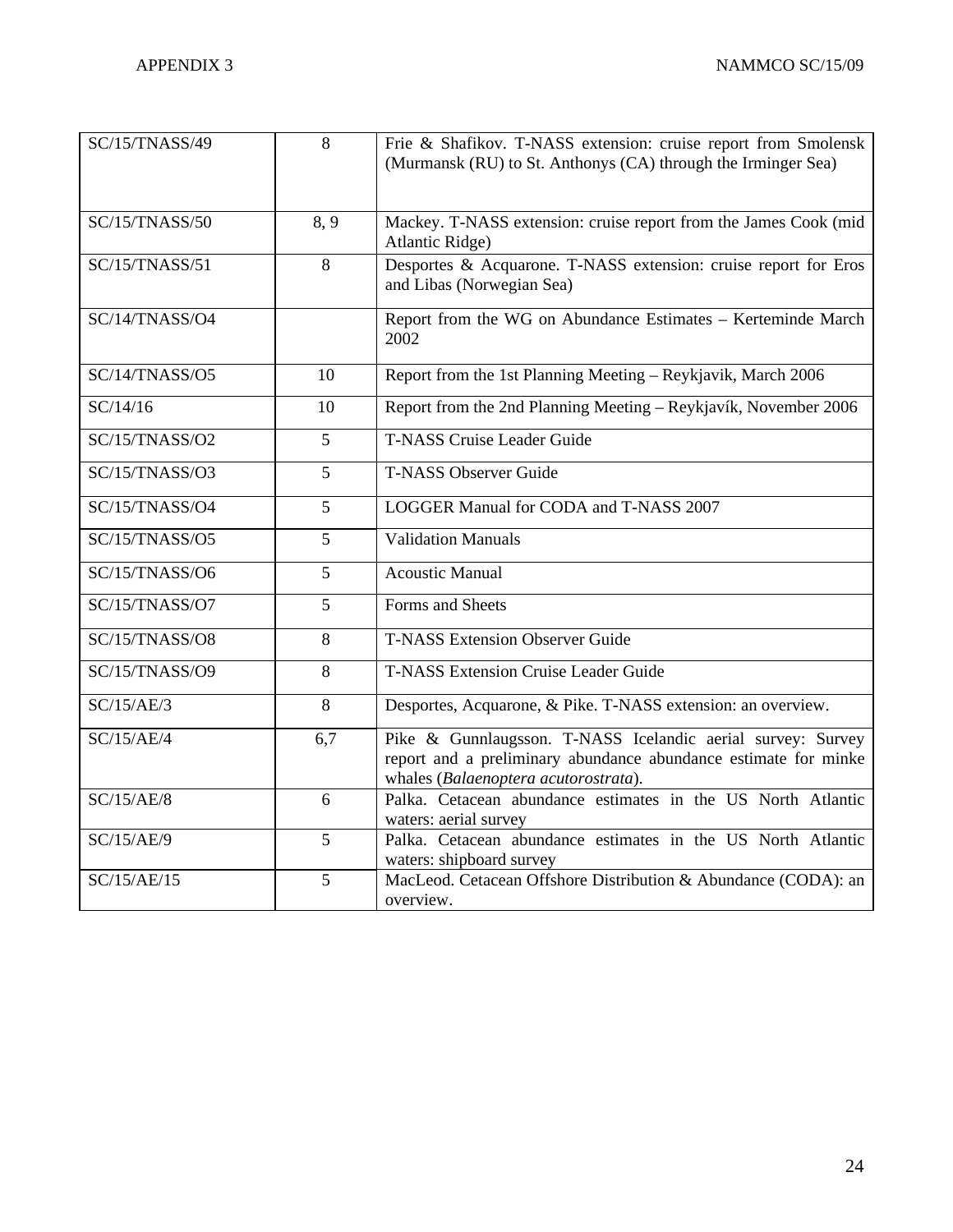#### **RECOMMENDATIONS FOR THE IMPROVEMENT OF PROCEDURES IN THE ICELANDIC AERIAL SURVEY, INCLUDING MINOR CHANGES TO THE PROTOCOL AND THE DEVELOPMENT OF A PROTOCOL FOR VERY LARGE SCHOOLS**

- 1. Survey altitude should be chosen with regard to the target species. If harbour porpoises are a target, survey altitude should be maintained at 600 ft. Since this altitude appeared to function well for minke whales, it should probably be maintained in future surveys.
- 2. The secondary fiord strata should be further developed and flown on an opportunistic basis.
- 3. The protocol modifications emphasizing the collection of abeam declinations should be maintained.
- 4. The Large School Protocol should be further developed and maintained.
- 5. The SST sensor is inexpensive, compact, trouble free in operation and potentially provides valuable data for spatial modelling. It should be used in future surveys. However, a way of ground truthing the temperature measurements should be found.
- 6. A reliable way of finding accommodations in the towns used as bases in Iceland (Isifjorthur, Akureyri, Egilstathir, Hofn) at short notice should be found.
- 7. The use of high definition video as a secondary platform should be investigated. Pike had the opportunity to use such a system in Antarctica in 2008, and was very impressed by the image quality and our ability to sight Antarctic minke whales on the video. This seems to be far easier than with still photos. Available systems are compact and relatively inexpensive. A single camera could be pointed straight down, or 2 cameras pointed slightly to the side could be used to widen the area covered. Used as a secondary platform, a video system would be independent, provide a clear and unobstructed view of the transect and point, and provide a permanent record that could be reviewed at any time. It would also provide additional information on sea state and ice conditions. If such a system were in use, the flight leader could enter data in flight, as is done during SCANS, American and Canadian aerial surveys.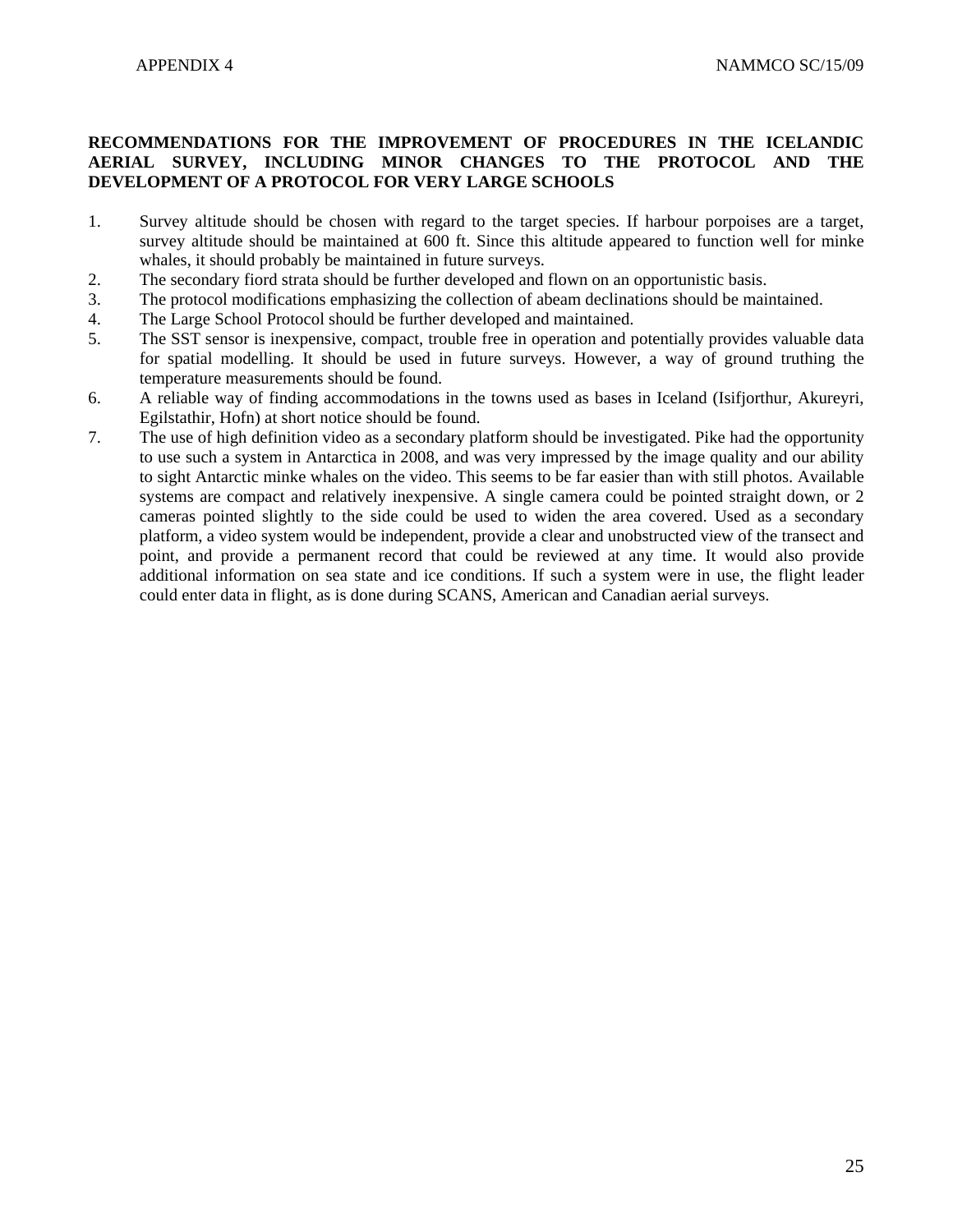#### **RECOMMENDATIONS FOR IMPROVEMENT OF FUTURE LARGE SCALE SURVEYS**

#### **Cruise preparation, incl. vessels, platforms and equipment (T-NASS)**

- 1. All prospective vessels should be thoroughly inspected by a knowledgeable person before they are contracted. The general condition and seaworthiness of the vessels, as well as their suitability as survey platforms, including autonomy for fuel and water, should be assessed. A certificate of seaworthiness must be provided and the vessel should be tested at sea.
- 2. Equipment should be ordered and received well in advance of the survey, and should be thoroughly tested in the lab and onboard the vessels before departure.
- 3. The Cruise Leaders should meet together well in advance of the survey, and all equipment should be available for inspection and use at the meeting. This will better enable the Cruise leaders to work out problems the equipment and protocols before the survey begins. A pilot/training survey should be conducted with all cruise leaders onboard.
- 4. All vessels must be prepared thoroughly prepared (e.g.: platforms mounted) and equipment mounted before observer training begins.
- 5. Adequate time must be allocated for observer training before departure. This should include at least one day of class training, and one day of practical training onboard the vessels.
- 6. Backup equipment, ideally duplicates of all major items, should be purchased for each vessel.
- 7. The protocol should include detailed instructions on alternative methods in cases of equipment failure.
- 8. Observers on each vessel should be designated and trained as technical experts on each type of survey equipment, and they should be responsible for onboard repair and maintenance.

#### **Data collection procedures**

- 9. Effectiveness of the Big-Eye binoculars seemed to depend on the stability of the platform and the willingness and determination of the trackers to persevere in using them. If Big-Eyes are to be used special attention should be given to the stability of the vessels and platforms. Further training on the proper setup and use of these would be useful.
- 10. A better data recording system, possibly using weatherproof computers with touch screens, should be developed and used. The recording system should be fully field tested well in advance of the survey.
- 11. Consideration should be given to having a dedicated data recorder for the primary platform.
- 12. There should be frequent meetings of the cruise leader and observers to identify and resolve procedural problems, particularly early in the survey, and to receive feedback from the observers. These could be combined with data validation.
- 13. The cruise leader should regularly review the sightings performance of the observers, with regard to radial distances and angles and species identifications.

#### **Observers**

- 6. If required, survey guidelines and protocols should be provided in a language native to the observer using them. A simplified guide should also be provided to the Captain and crew.
- 7. All observers should be evaluated after the survey by the CL's based on specific criteria, and these evaluations should be given to the observer and kept on file for future reference.
- 8. Observers should be required to provide references and these references should be consulted before contracting.
- 9. Observers should have a medical examination, including a vision test, before departure. Observers should know their focus settings for binoculars.
- 10. Observers should be chosen for their observer quality coupled with social skills and dedication for the project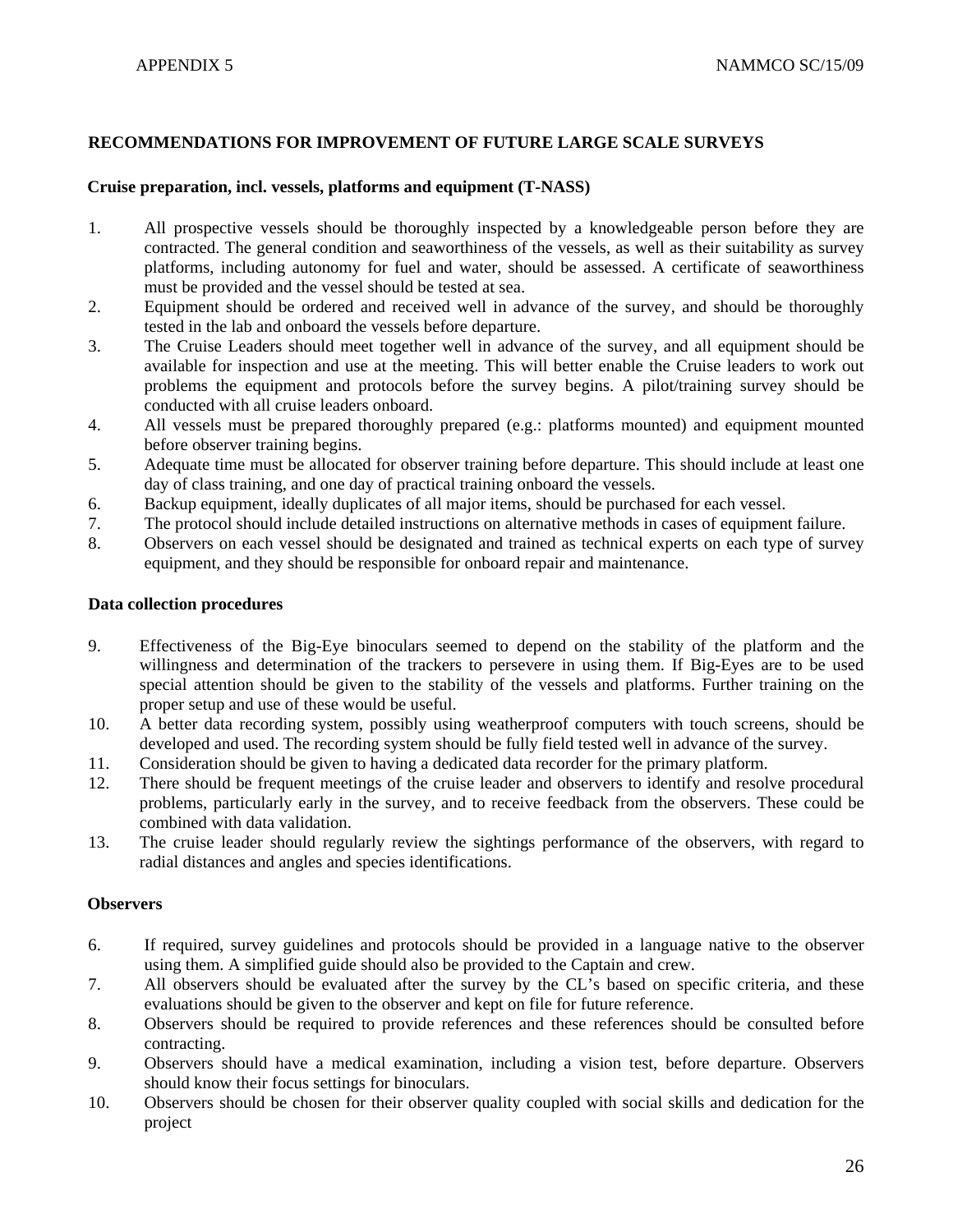11. A formal meeting be held at the end of the cruise to gain input from the observers. Another effective mechanism might be to have a suggestion book onboard that can be used at any time.

#### **Survey design**

20. The survey design should be based on realistic assessment of available ship time, using the achievements of past surveys in the specific area as a guide. The endurance capabilities of the vessels must also be considered.

#### **Distance estimation Experiment**

- 21. Distance experiments should be conducted primarily as a training exercise at the beginning of the survey and possibly at intervals throughout the survey.
- 22. The nature of distance experiments should be revaluated and if appropriate a standard method of conducting these experiments be documented.

#### **Communication between platforms conducting a synoptic survey**

20. It was recommended that a regular communication schedule be established between vessels in future surveys.

#### **Aerial surveys**

- 24. Lightweight immersion suits (pilot suits) and underwater escape training were recommended to be used in future aerial surveys.
- 25. The use of high definition video as a secondary platform should also be further investigated. Such systems are relatively inexpensive, compact and have excellent resolution. The use of such a system might make a manned secondary platform unnecessary.